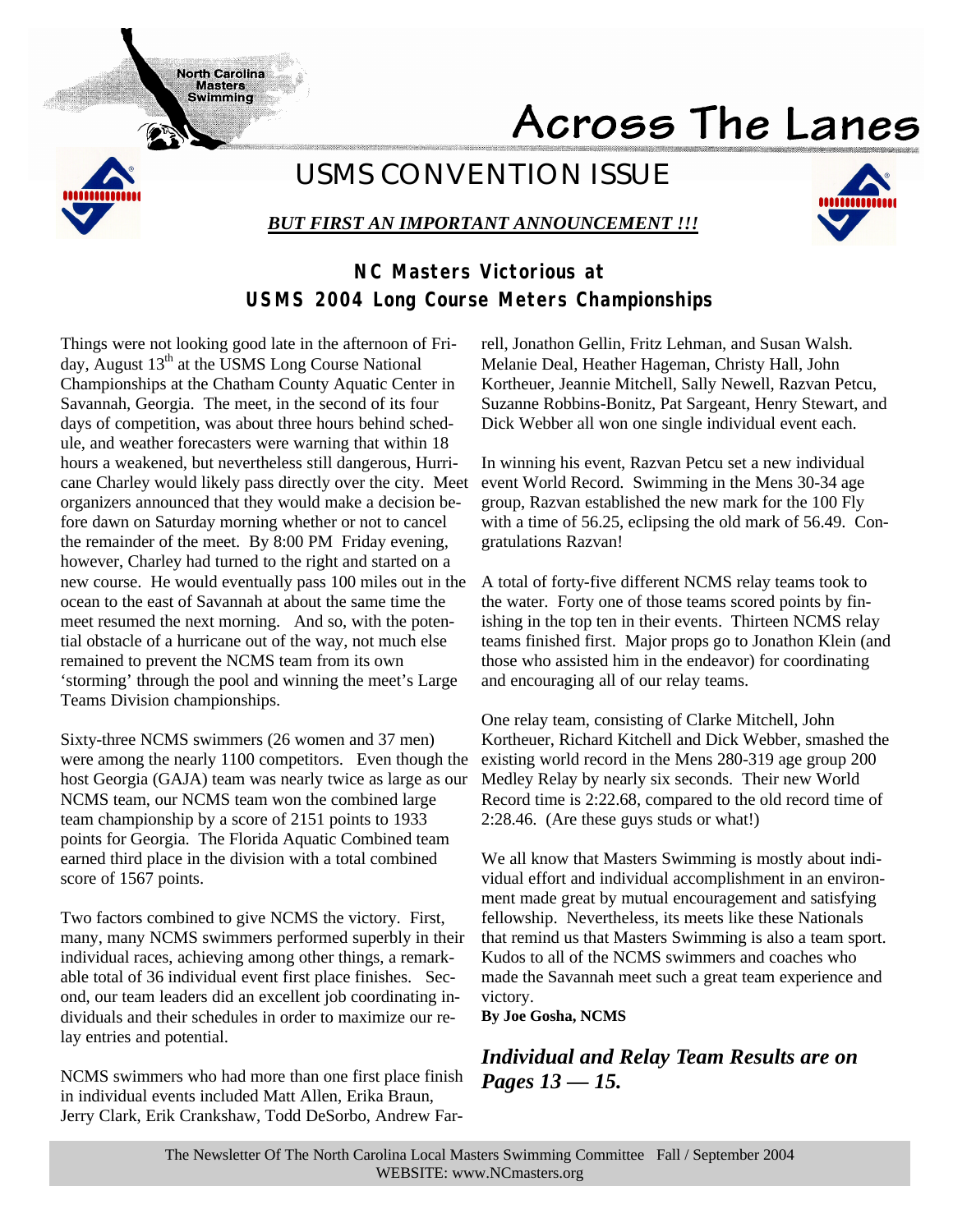

The United States Masters Swimming Convention is held as part of the annual US Aquatic Sports convention, together with USA Swimming, USA Diving, USA Synchronized Swimming, and USA Water Polo. This year the convention was held in Orlando, FL September 15-19, 2004. George Simon. (Vice Chair of the Registration Committee), Jerry Clark (Vice Chair of the Championship Committee), and Hill Carrow (USMS liaison to the US Olympic Committee) attended from North Carolina.

The below selections from the USMS Convention Minutes represent just a few of the very important actions and decisions the committees and delegates carried out to advance Masters Swimming. You are encouraged to access the US Masters website, www.usms.org/administration, for an insight into the significant work the leadership and delegates undertake on our behalf as they establish the general direction of USMS for the coming as well as the future years.

## **Highlights:**

The recommended bidder for the USMS National Publication, Douglas Murphy Communications Inc., was approved by the House of Delegates. The first issue of our new magazine will be the March/April 2005 issue. The House of Delegates acknowledged the many years of service to USMS by Sports Publications Inc. and in particular, the Editor in Chief of *SWIM* magazine Phil Whitten.

After a year's worth of hard work by the Planning Committee and several fruitful public sessions at convention, the House of Delegates approved sweeping changes to the makeup of the USMS Board of Directors (BOD). Election of the new BOD members will take place at the 2005 convention, and much more work to finalize all of the required processes will take place this coming year.

# **Election Results:**

June Krauser is retiring from the office of FINA Representative in 2005. An election was held in the HOD meetings, and Nancy Ridout of the Pacific LMSC will be our new FINA Representative upon June's retirement.

# **Awards Presented:**

Among the deserving recipients of USMS awards are NC Masters Hill Carrow who was recognized with the National Championship Award and George Simon who earned a Dortothy Donnelly USMS Service Award.

## **2006 Pool Championships Awarded To:**

Short Course Yards: Coral Springs Aquatic Complex, Coral Springs, FL. The tentative meet dates are May 4-7, 2006

Long Course Meters: There will be no 2006 USMS Long Course National Championships due to the 2006 FINA World Championships being held at Stanford from August 7 - 14, 2006.

## **THE BLOCKS:**

The USMS Committees that possess common themes are aggregated during the convention to facilitate discussions that may crossover into one another's area of responsibility. The Blocks are composed of the following Committees

**Block 1 -** Championship, Coaches, International, Officials, & Rules

**Block 2 -** Finance, Ad Hoc Legal Counselors, Legislation, & Planning

**Block 3 -** Communications, Marketing, Publications, & Registration

**Block 4 -** Fitness, Insurance, Long Distance, Safety Education, Sports Medicine

**Block 5 -** ISHOF Nominating, History & Archives, Recognition and Wards, and Records & Tabulation

### **Block 1 Activities:**

The main topic of this meeting was the 2006 FINA World Championships at Stanford.

a. Publicizing & Promoting: We discussed the building of an International Contact List, mentioning potential sources of contacts such as Michael Moore's list that was built at the 2004 World Championship Meet, FINA masters contacts, and contacts from other international events in 2004 & 2005.

b. Officiating: We discussed…

1) Submitting the names of four key officials to the FINA Masters List of Officials and soliciting interested US officials to serve in the many spots that need to be filled.

2) Working with the officials from USA-Swimming to use the meet as a national qualifying meet for USA-Swimming officials.

3) Publicizing the differences between FINA and USMS rules to potential participants, particularly those from the USA, through inclusion in the entry information, website links, and USMS Rulebook.

c. Coaching: We discussed the issues with FINA concerning the recognition of coaches and the structure of a USMS *(Continued on page 3)*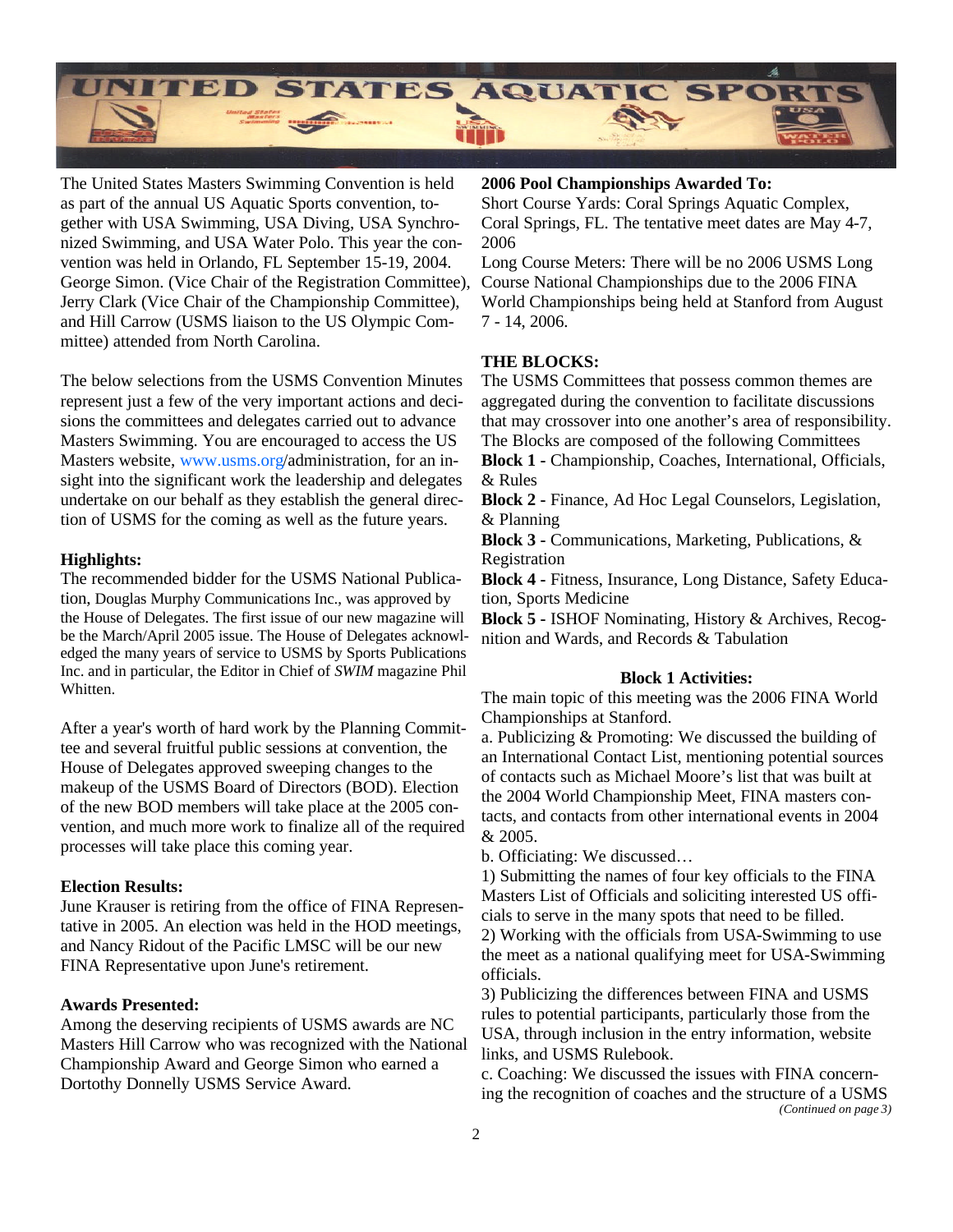#### *(Continued from page 2)*

coaching presence at the meet. These topics will be addressed specifically by the Coaches Committee. d. Liaison: Since the Organizing Committee for the 2006 FINA World Championships includes three members of the USMS Championship Committee, we believe that no special liaison between these two committees was needed.

#### **Block 2 Activities**:

1. Nancy Ridout summarized the process the Task Force on Governance went through. The premise was that the current structure of USMS has served us well over the years, but our needs have changed, and our Board of Directors has become unwieldy. Most of the recommendations of the Task Force are still being discussed, but if we are going to restructure the Executive Committee, it must be done this year, or we will have to wait five years to make another change. Maria Doelger, also a member of the Task Force and a new delegate last year, spoke about how frustrated she was after last year's convention that change was so slow in USMS, and how that motivated her to present ideas for change.

2. Jennifer Parks asked if the Task Force anticipated difficulty in assigning committees to particular Vice Presidents under the new structure. Nancy said that was deliberately left vague in order to leave room for input from delegates at this convention. One of the goals for the Vice Presidents is to take some of the load off of the President. The typical USMS President is actually working two jobs (their "real" job and the presidency); it is also essentially an eight-year commitment.

3. Anna Lea asked Nancy which positions would be salaried in the proposed new structure. Nancy answered that only the Executive Director would be paid, but that position is several years down the line. This person would deal with sponsors, the public, and basically be the "front man" for USMS. Anna Lea asked Nancy what the job description was for each Vice President. Nancy answered that there would be Vice Presidents for member services, community services, national operations, and local operations. The Vice Presidents would assume the function of the current Executive Committee liaisons. Nancy noted that under the new structure, the Registration Committee would probably be assigned to a different Vice President than the Communications, Marketing, and Publications Committees. 4. The audience commented on potential impacts of the new structure. Most felt that it would enhance the flow of information. The Vice Presidents could also be a conduit, so that people would know who to go to for information. The new structure could also help prevent volunteer burnout. We would still have committees, but perhaps some of the committees could be combined. A more detailed plan would be presented as legislation in 2005.

5. The proposed restructuring of the Board of Directors was discussed. One way of electing Directors would be by regions, which would not replace our current zones. Each region would have approximately the same number of members, so that the different regions would have equal representation on the Board.

*NOTE: "\* MSA" means "Motion made, seconded, and approved"*

#### **DIXIE ZONE Committee Activities**

\* MSA to award Dixie Zone Championships to the following venues for 2005:

Ft Lauderdale for SCY; possibly Charlotte, NC for LCM; New Orleans for SCM.

Details:

1. FINANCES-Rob stated that the Dixie Zone has \$1300 available for newsletter expenses. \$1500 is still available for use in our zone from USMS funds.

2. NEWLSETTERS- Rob apologized for not putting out a Dixie Zone newsletter this past year. He does plan to start producing one again next year, and asked the committee members for feedback on ways to do that. One suggestions was to have the LMSCs send their newsletters electronically to Dick Brewer, who can them put them on the Dixie Zone website. Rob will discuss this possibility with Dick. 3. TOP TEN- Dick Brewer has resigned his position as Top Ten recorder. The problem has been that certain LMSCs have not been filing their results correctly or timely. Debbie Cavanaugh suggested that we set a specific deadline for submission of results, and make sure that deadline is strictly enforced. It was also suggested that we contact the LMSCs who are having problems and see what we can do to help them.

4. RECORDS- Ed Saltzman has updated the Dixie Zone records.

5. TOP TEN PATCHES- Ed sold 30 patches this year. The patches are \$3 apiece.

6. ZONE POLICIES- Debbie Cavanaugh will help Rob in printing up related Dixie Zone policies to distribute to the Dixie Zone members.

7. COACHES MENTOR CLINIC-Committee members were reminded that the Coaches Committee will allocate \$500 to requesting clubs to bring in a qualified coach to conduct a swim clinic. The Coaches Handbook will be put out this year on the website.

8. FUTURE DIRECTION OF ZONES- The future looks promising, as pending legislation recommends putting a representative from each zone on the Board of Directors. 9. OTHER BUSINESS-Several questions were raised. Karol Welling commented that USMS seems very top heavy, when the real help is needed in the LMSCs. It is *(Continued on page 4)*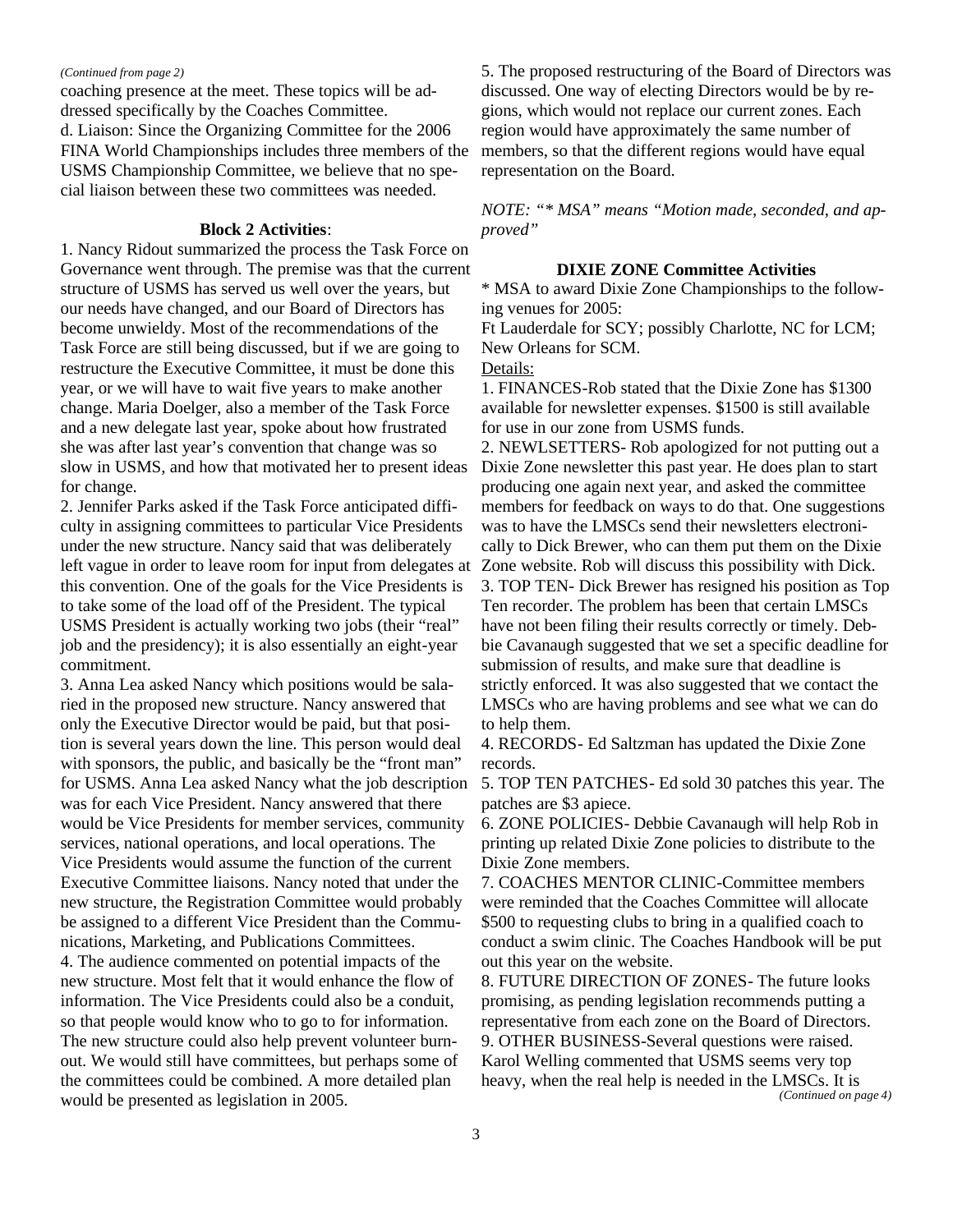#### *(Continued from page 3)*

hoped that with the realignment of the Executive Committee, this help may be obtained. Lisa Watson commented on an ongoing problem of Masters groups who don't encourage their members to join USMS. How can we get them to promote this?

Ed Nessel, who has recently moved to Florida, was introduced as a new member of the Dixie Zone.

Ed Saltzman commented that Dick Brewer, who was absent from the convention, was involved in the Hurricane Relief program for victims of Hurricane Ivan. The committee encouraged people to send in donations, and voted to send the \$90 earned from the sale of the Top Ten patches to this relief fund.

#### **Championship Committee Activities**:

The Championship Committee has approved the 5-day format for Mission Viejo.

\* MSA to amend and submit a new rule proposal , both of which allow the Championship Committee to require NQTS for distance events, if deemed necessary.

\* MSA to submit a Rules proposal that allows the Championship Committee to seed events 400yds/mtrs or higher by time only, if deemed necessary.

\* MSA to submit a Rules proposal that allows the Championship Committee to set a maximum time for all age groups in events 200 yards or longer.

\* MSA to submit a Rules proposal that changes the distribution of team awards.

\* MSA to accept dates of May 4-7 for 2006 SCY Nationals in Coral Springs.

\* MSA to change Long Course NQTs to fifth place + 11%. \* MSA to submit amended Rule Proposal R7 which allows the Championship Committee to require NQTs for the 800 or 1500, if deemed necessary.

\* MSA to submit a new Rules proposal that allows the Championship Committee to mandate 2 per lane seeding for distance events, if deemed necessary.

\* MSA to submit a new Rules proposal that states a swimmer may be pulled from an NQT event if he/she exceeds the seed time by over 30%.

#### Details:

1. 2005 NATIONALS**-** Plans for 2005 Nationals were reviewed. Stu Marvin discussed the plans for the Ft Lauderdale SCY Nationals. Dates are May 19-22. There will be three courses available for use during the distance events, with the third course for upper age groups. Swimmers may swim both the 1000 and 1650 as long as they have the NQT in at least one of those events.

2. RULES PROPOSALS- the Championship Committee reviewed a number of rules proposals that have been discussed during the year. Carolyn Boak first reported on the survey that was distributed at the recent LC Nationals in

Savannnah, asking for feedback on suggestions for shortening the length of the meet. There were 192 respondents to the survey. The most popular suggestions included: dropping the third non NQT event, seeding events by time only, and dropping the maximum number of events from 6 to 5. There were a number of suggestions recommended chase starts as well. There was also a rules proposal that changes the distribution of team awards. The committee felt that the current method of categorizing team divisions in Large, Medium, and Small categories is flawed. The new proposal would simply give out awards through tenth place and was felt by the committee to be a better method.

3. DISCUSSION ON CHAMPIONSHIP BIDS- The committee continued discussion on the ever present challenge of soliciting qualified bids. It was commented that this was the second year in a row with only one Championship bid for SCY. Michael Moore mentioned that the meet reports of previous meet directors should be a very valuable resource for potential meet hosts. As an example, Mark Gill was complimented for the excellent job he did on his meet report for Tempe. The committee decided to form a subcommittee to look at ways to solicit bids and find suitable venues for Nationals meets. The committee was concerned that for the second straight year, a bidder did not send a representative to the Convention. It was suggested that the policy be changed to mandate that a representative be present at the Convention.

4. Coral Springs was the only bid received by the Championship Committee for 2006 SCY Nationals. The bidders were unable to have a representative at the convention, so a conference call was used to field questions during the presentation. The co-meet director answered questions on the conference call. The Coral Springs facility offers 16 competitive lanes and also 16 warm-up lanes for use. It is an outdoor facility, and ample shading will be provided for various areas of the pool. Questions about restroom facilities, hotels, restaurants, concessions, and vendors, were satisfactorily answered.

5. The Championship Committee has tried to come up with rules to discourage swimmers from lying about their times, particularly those who may end up significantly impacting the length of the meet. This proposal hopes to serve as that deterrent. It is fair in that it affects all swimmers, not just a particular category. The Committee does not foresee having to invoke this rule except on those rare occasions when it is obvious that the swimmer is well behind his seed time and will considerably delay the meet.

6. Barry Fasbender shared some additional suggestions that had been proposed as ways to improve the efficiency of National meets. These suggestions include the following: -- Require swimmers who enter NQTS to have documentation from the referee of the meet in which that time was

*(Continued on page 5)*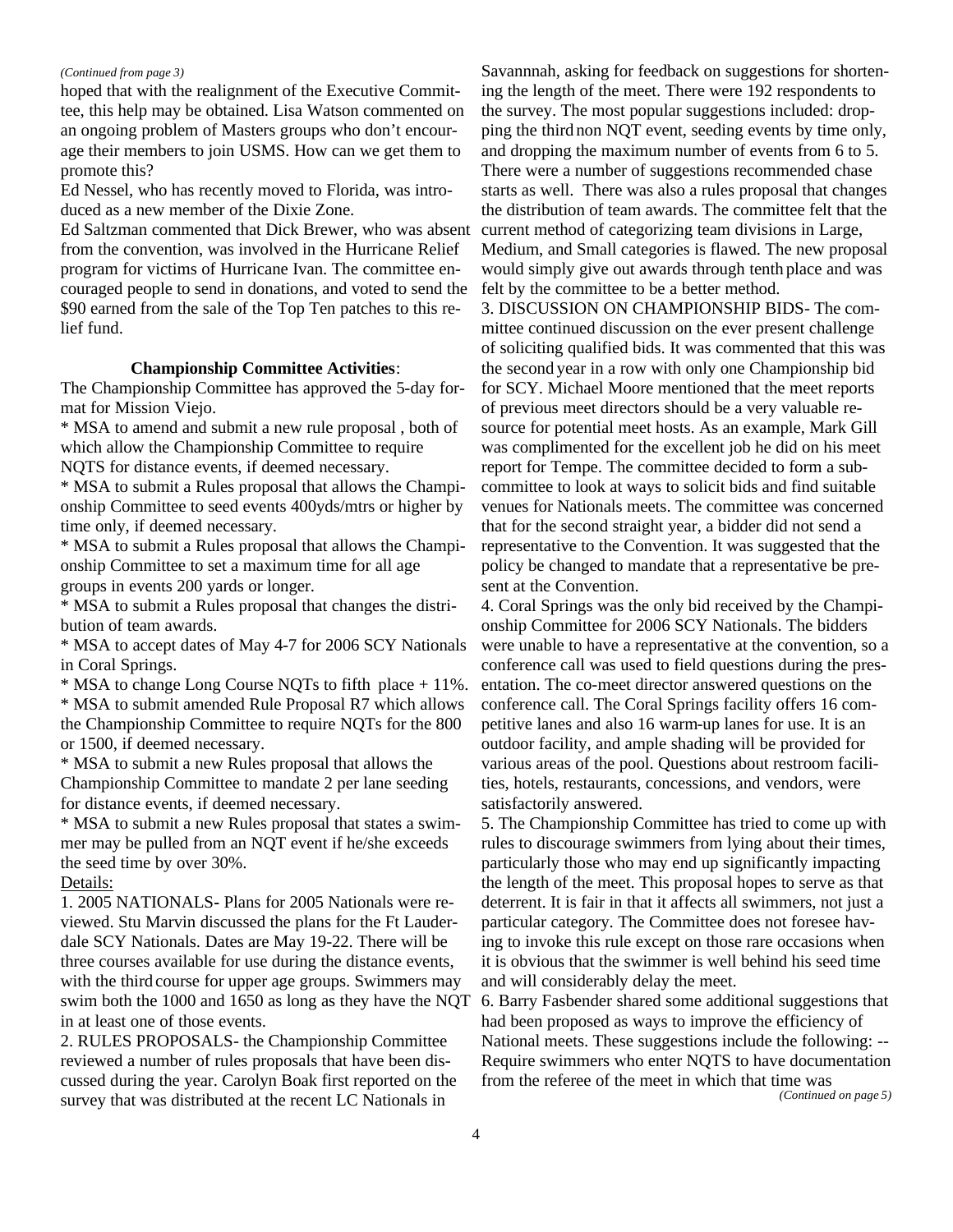#### *(Continued from page 4)*

achieved --Have an additional space allotted on the Nationals entry form for the swimmer to insert the time and date that each NQT listed was achieved --Allow swimmers to check in for all events on the day of arrival at deck seeded Nationals meets. The swimmer must officially scratch any events he doesn't plan to swim. No Shows will be scratched from the remainder of their events. They may be reinstated for for any days following the day on which the scratch occurred by talking with the administrative referee. Initial reaction of the committee was not favorable to this last suggestion.

#### **Coaches Committee Activities:**

\* MSA unanimously to support the concept of full participation for 18-year-olds in USMS.

\* MSA unanimously to express support for the Olympic Training Camp.

#### **Communications Committee Activities:**

\* MSA to continue the web developer position for next year at a cost of \$56,000.

\* MSA to accept the proposal for a Communications Award.

\* MSA to support the web development plan and Web Management Guidelines.

\* MSA that each zone or LMSC shall be responsible for determining which non-USMS events in its geographical area shall be posted on the USMS website. Details:

1. Bill Volckening discussed the proposal for a new Communications Award. The award will be presented annually, and will represent the highest communications achievement in USMS. This award may apply for funding from one of the USMS national sponsors. The award will be in recognition of an individual or group's communicative efforts that have furthered the progress of USMS. Any USMS swimmer, volunteer or other individual who has contributed to the growth, improvement, or success of USMS through effective, consistent, reliable, innovative use of communications, will be eligible for the award.

2. Bill Volckening, the USMS national publication editor, gave his report. Throughout the year Bill worked with the publishers of *SWIM Magazine* to best represent USMS. They tried to balance editorial content, and came up with several new feature ideas, especially personality features on non-elite swimmers. They plan to have more lifestyle features in the future. Several pictorial features on technique have shown Masters swimmers demonstrating technique. 3. Jim Matysek, the USMS Webmaster, reported on the progress of the redesign of the website. The current design is stale. We have a lot of content on the homepage, but most visitors don't scroll far enough down to see it all. The

new design has many more pictures and more color. The new design will switch from a vertical navigation bar to tabs across the top. The potential categories for the tabs will be home, health and fitness, training, competition, articles and publications, and administration.

#### **International Committee Activities**

\* MSA that the International Section on the USMS website provide details on International meets which are sanctioned. \* MSA that Jim Miller and Mel Goldstein, USMS representatives to ASUA, communicate that the sense of the International Committee is that the ASUA Masters Technical Committee meeting be open to all interested parties. Details:

1. Olympian, Anne Warner Cribbs, who was the head of the San Francisco Bay Area Olympic Organizing Committee, assisted Michael Moore and the USMS FINA Task Force in preparing the USMS bid to FINA. There was a general concern expressed about obtaining the necessary visas for other countries to enter the United States legally. Anne already has secured an immigration liaison at the State Department in Washington, D.C. who will work directly with the LOC.

2. We are continuing to support the LOC in promoting the 2006 FINA World Championships. Our world contacts list is being updated with primary contacts and website information in conjunction with the contacts collected at Riccione, Italy last June by Michael Moore and volunteer swimmers.

3. Chris Smith, President of Masters Swimming Canada, is researching the possibility of sharing the World Masters Games Edmonton data base, and Hill Carrow has obtained the contact person for the Australian World Masters Games from 2002.

4. The Committee agreed that we should also put emphasis on promoting the World Championships within our USMS membership. Having the championships in our own backyard provides an opportunity for our swimmers to experience a high level of competition without having to travel outside of the country. Marketing ideas such as posters and "save the date" postcards have been suggested to the LOC.

#### **Registration Committee Activities:**

\* MSA to include \$1200 in the budget for Anna Lea, Leo and Jim to meet with Tracy and Esther at the National Office to work out the procedures for online registration. \* MSA that registrars have a backup plan in place. Details:

1. Report from Esther Lyman: It's been a good year all around, not sure if we are going to meet the same registrations from last year. Last count is at about 40,000 members, about 93% of last year. Most of our members are in Cali- *(Continued on page 6)*

5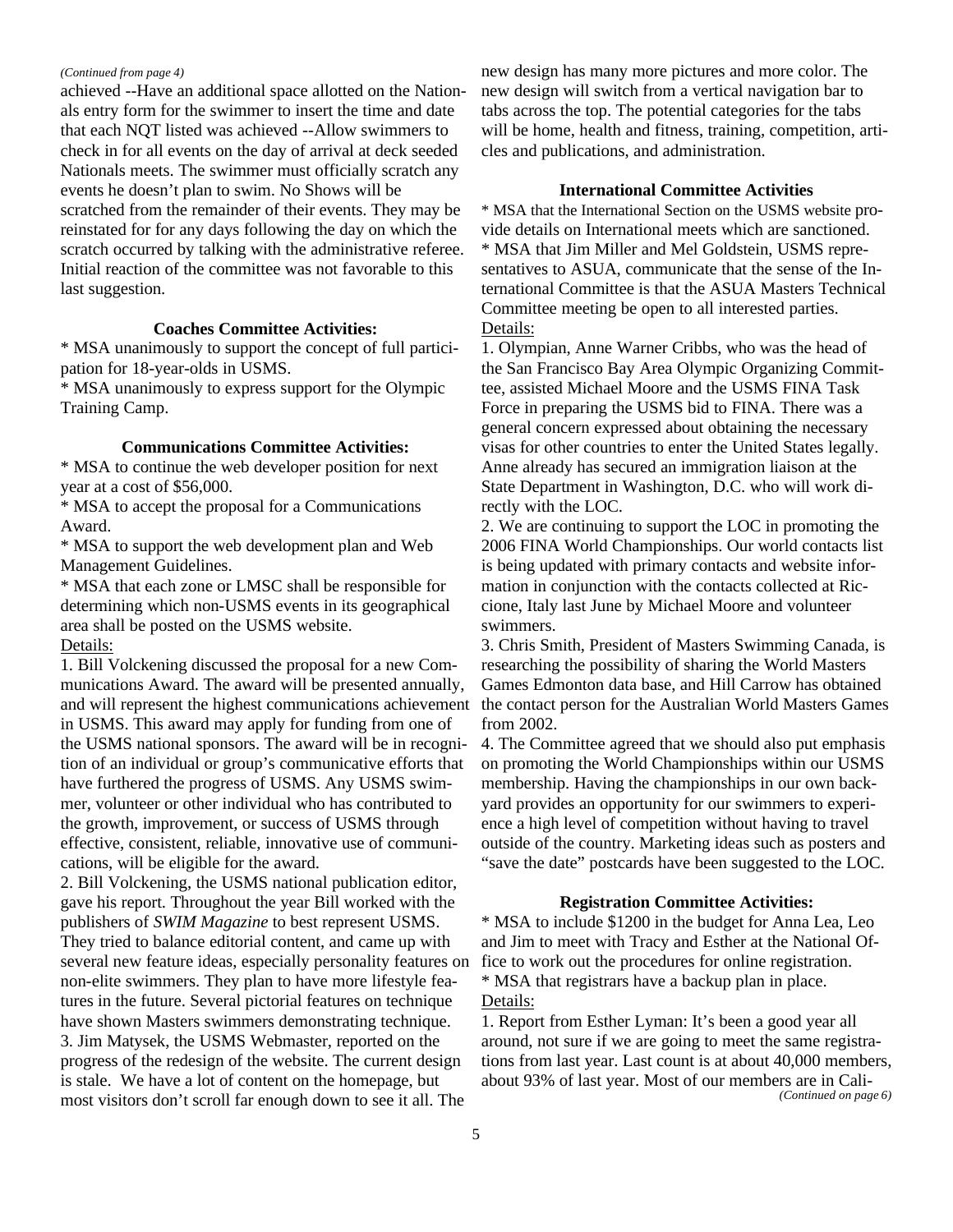#### *(Continued from page 5)*

fornia. We have seen an unusual increase in recovering members from 10 years ago.

2. Permanent ID: Problems included that the registration program had to get out early and didn't pick up registrations from late in the year. This is a problem when people change LMSCs. We also had problems with one-event registrants. Some were registered in past years so already had a permanent ID.

3. Online registration: Jim Matysek gave us an overview of how online registration could work with USMS. Each LMSC charges it's own fees, which vary. Swimmers want to have the online registration option for convenience. Also will be useful for the procrastinators who register at the last minute.

4. Registrar Disaster Plan proposal: We had an incident this year where a registrar was hospitalized and some registrations needed for Nationals were not processed. We discussed whether we need to have a plan in place. \* MSA that registrars have a backup plan in place.

### **Sports Medicine Committee Activities:**

\* MSA \$320 for a representative from the Sports Medicine Committee to attend the FINA Sports Medicine Committee Congress at Indianapolis in October 2004. The representative will submit a report to the committee.

## Details:

1. A report was given by Laura Kessle regarding the Sports Medicine Lecture Series on the Aging Athlete at 2006 World Masters Games to be held at Stanford Aquatic Center. There are 3 speakers lined up with additional proposed speakers. Michael Moore has been asked to include \$500 honorarium for each speaker in his budget for the 2006 World Masters Games. Laura will be working with Anne Cribbs from the Worlds Organizing Committee. Among other things they will be contacting Stanford Sports Medicine Department and Catholic Hospital regarding participation. Jim Miller also suggested getting speakers from the FINA Sports Medicine Committee.

2. Joel Stager reported on the status of 2 research projects. a. The first research project was funded by USMS, and supported by Mini Mitter Corporation and Actical, on an omni directional accelerometer (similar to a pedometer). The goal was to develop a method to measure workout intensity during swimming workouts. The research established that it can be done. The results of the study will be presented at the American Physiology Conference and at the FINA Sports Medicine program in Indianapolis.

b. The second project, the USMS Aging Study, does not yet have funding. Joel and assistants performed surveys and analysis of more than 200 swimmers at the Nationals at Indianapolis. The response was overwhelming and swimmers had to be turned away. A survey was also conducted

through the website. Joel reviewed the results obtained which included demographics, pulmonary function, blood pressure, cholesterol and HDL, height and weight, vertical jump, skin fold thickness. The results to date are confirming what is known about the effects of other sports on the above parameters. The study is important because it provides data not previously available about the benefits of swimming as exercise. In order to expand the study to include larger numbers and to include longitudinal data (via presence at Nationals yearly) additional funding will be needed.

*While the above Convention activities and salient issues were selected from the USMS website, the following first hand perspective has been provided by NC Masters Swimmer Jerry Clark who provides additional background to and experiences with some of the Convention's events.*

First, the one change that will be most evident is that we'll see a new magazine next year. For many years, USMS has paid the publisher of *SWIM* for our individual subscriptions and has received 3% of the advertising revenue annually. When USMS approached this publisher some 18 months ago about extending the contract, the publisher proposed a 12 year extension with the cost of subscriptions increasing every two years. USMS thought that was too expensive. Consequently the USMS solicited bids from companies that publish periodicals for associations (the AARP magazine is a good example). The publishing company that was chosen convinced USMS that we'll see a better magazine both in appearance and content. Furthermore, USMS will own the magazine (*SWIM* owns it now), will receive 75% of the advertising revenue, and will have direct involvement with the content of the articles. Were USMS to continue with *SWIM*, the annual cost in three years would be over \$400,000. However projections of advertising income in the new magazine indicate that the share USMS receives in the third year are likely to equal the cost of publishing. Thus it's reasonable to think that, as the cost of publishing decreases, there will be more and more money that USMS can plow back into programs due to our share of advertising revenue.

Second, there will be a new method of governance of USMS. The Board of Directors will be reduced from 40+ people to 16. Eight of the sixteen board members will come from the eight zones, and the other eight people will come from the Executive Committee. In case of tie votes, the President will be able to vote. There will also be four Vice Presidents, each with specific responsibilities. This streamlined method of governing ourselves should benefit those of us at the grass roots level.

*(Continued on page 7)*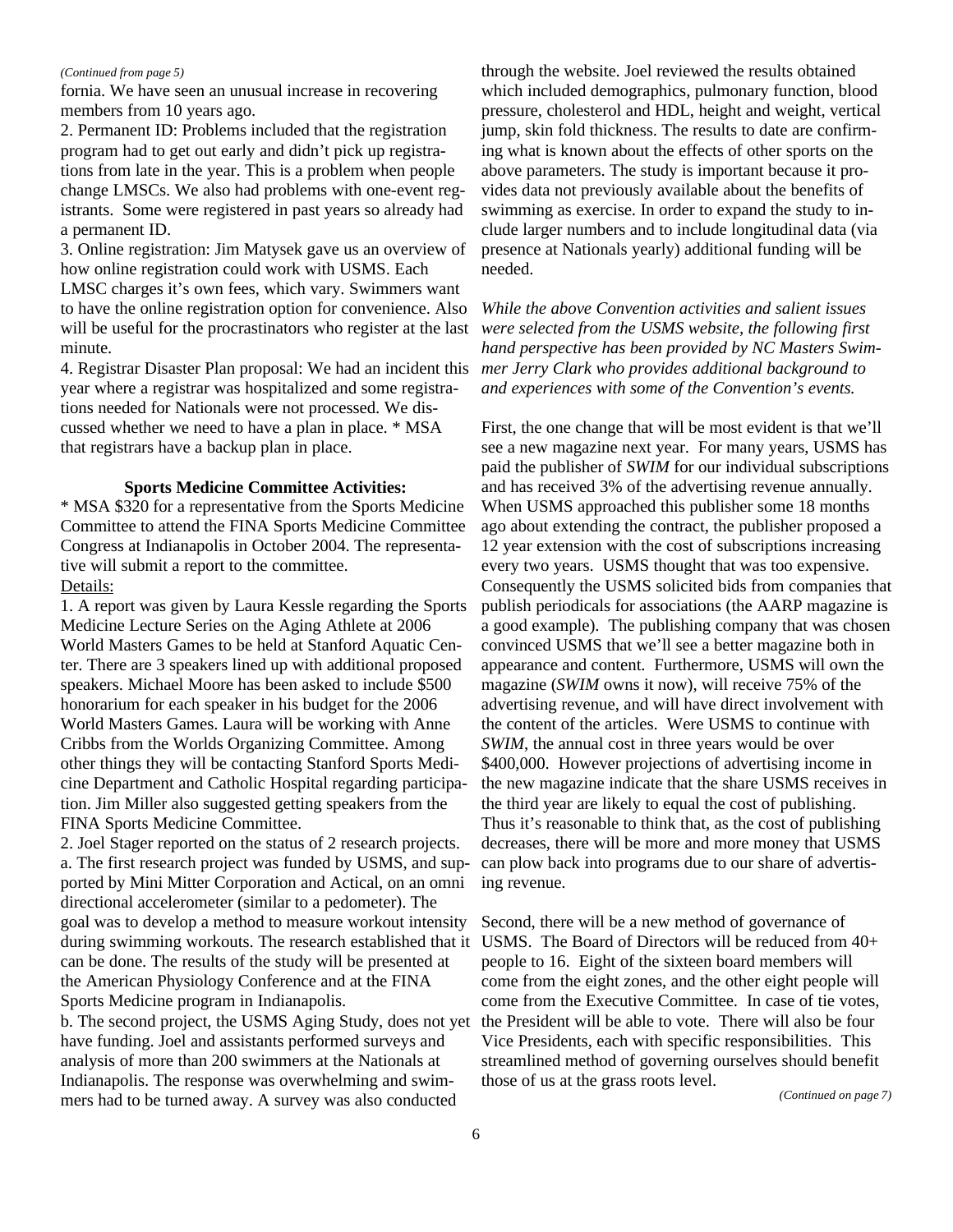#### *(Continued from page 6)*

Third, the committee I serve on (championship) has been faced with controlling the time per day it takes to conduct our long course national championship meets. Many factors Last, the vast majority (me included) of our committee felt are involved, but whatever they are, it's not good to have officials and swimmers dealing with 13-14 hour days at these meets. Therefore rules were passed that give this committee more options to use to keep the days at or around 10 hours. The national qualifying times (NQTs) for the 2005 long course nationals at Mission Viejo will be calculated by taking the  $5<sup>th</sup>$  place time in the Top Ten listing for every event/age group/gender and add 11% to it. If someone misrepresents his/her seed time and is causing a significant delay of the meet, that person can be disqualified and removed from the pool. This will prevent the extremely long swims that sometimes (but rarely) occur from holding up a swim meet. Frankly, we hope this will prevent people from seeding themselves at a time much faster than they can actually swim. If we feel it necessary, we can require people entering the 1500 and/or the 800 to have met the NQTs before they are allowed to swim in those events. Last, if we feel it necessary, we can seed events 400 meters and longer by (a) age group, (b) by time, or (c) by a combination of both.

Fourth, a rule was passed that reads: "To be eligible for competition, including participation in warm-ups (note: the day before a national meet is a warm-up day), members

(which means that the swimmer must belong to USMS) must be 18 years of age or over". The former age group 19- 24 will now be 18-24.

that we needed to address the grossly oversimplified method of determining the divisions (small, medium and large) of the teams at a national championship meet. After months of debate, it was approved (against my wishes) to give out 10 awards in the combined team category, 10 to the women's team category and 10 to the men's team category. I felt a better way was to have seven team groupings rather than the three  $(S, M & L)$  we've been using; this would allow more refined breakpoints in the team sizes in my opinion, but I was one of a very small minority on our committee who felt this way. We'll tune in to the response to the new method, and hopefully will tweak it if need be.

Next year we go to Fort Lauderdale May 19-22 (with 3 courses to swim in) for SCN, and to Mission Viejo (Los Angeles area) August 10- 14 (Thursday – Monday, with the 1500 on Monday) for LCN. *AND* the convention next year is September 14-18 at the Sheraton Four Seasons in Greensboro, NC. Our LMSC will be hosting a hospitality suite (which sees action from early morning til late night) and also hosting the Zone Committee lunches on Saturday September  $17<sup>th</sup>$ . We'll need numerous volunteers for the hospitality suite, so be prepared for a phone call.



Award recipients at the 2004 USMS Convention include NC Masters Swimmers Hill Carrow (center, front row) and George Simon (far right, front row). CONGRATS to George and Hill for their welldeserved recognition!!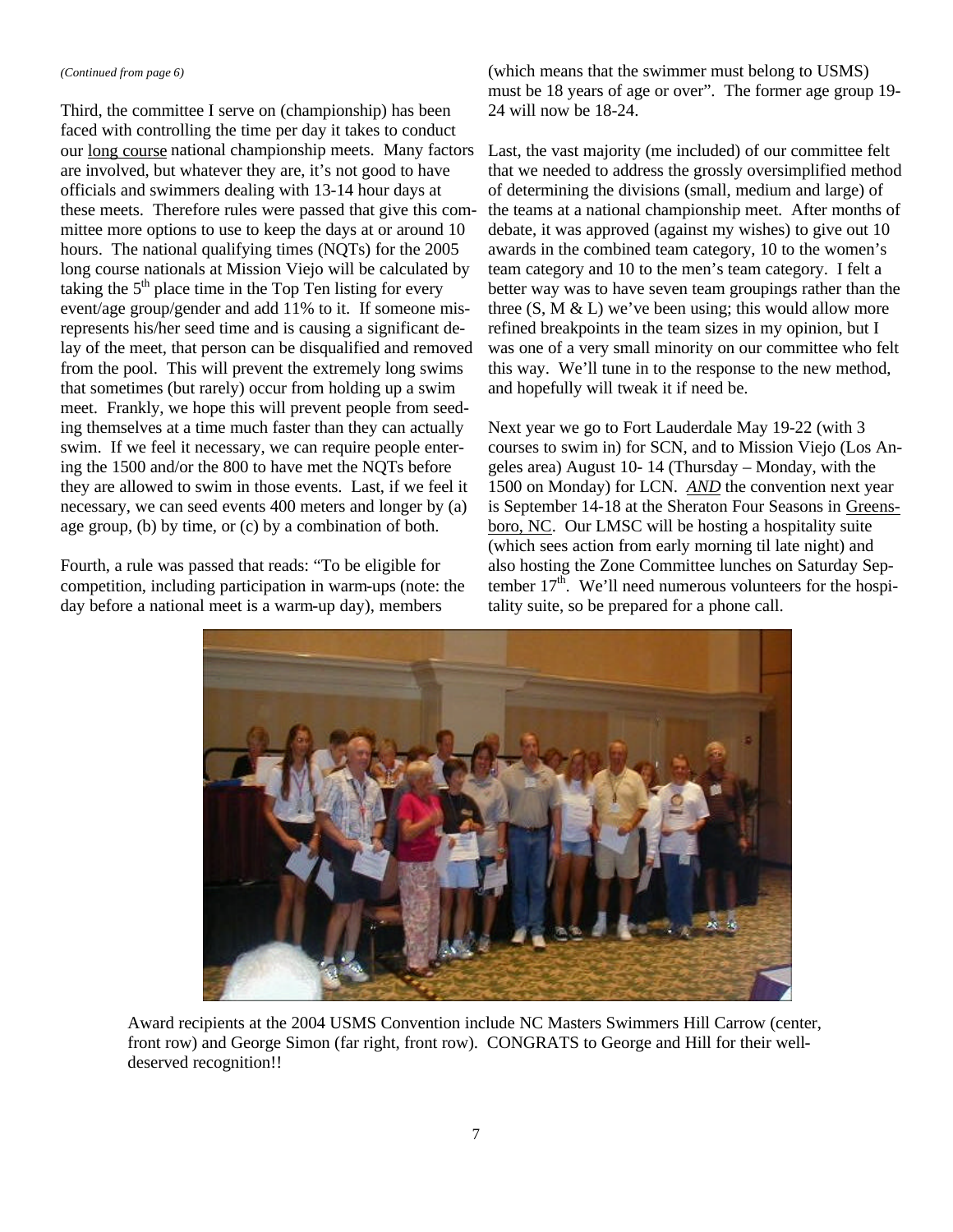# **The XMEN's Open Water Swim** By Alton Boshoff

The XMEN Fifth Annual Open Water Swim was held in Emerald Isle, NC on August 28, 2004. This year's race featured 2-mile and 5-mile distances, both of which were shore-parallel, "down and back" swims to buoys of the appropriate distance. We had 50 swimmers participate in the 2 mile race, and 10 swimmers participate in the 5 mile race, for a total of 60 swimmers. This year's proceeds went to the Carteret Currents, the local age-group (USAS) swim team.

In the men's 5 mile distance, Erik Cranshaw finished first (1:50:40) for the second year in a row, followed by Zane Honnold (2:07:17) and Brian Huey (2:10:32). Coming in first in the women's 5mile was newcomer Sarah Rice (1:57:22), followed by veterans Heidi Williams (2:01:10) and Kelly Alexander (2:14:34).

Placing first in the men's 2 mile race was Chip Peterson, with a time of 40:22, followed by Robbie Bittner (43:26), and Andy Farrell coming in for a close third (44:53). First place in the women's two mile was claimed by local swimmer Amy Quinn (51:04), followed by Christine Addison (55:52) and Miriam Sutton (55:56).

Previously, this open water event has been held at Wrightsville Beach, NC. Both the logistics of transporting swimmers to and from the start and finish, as well as the relocation of key race volunteers contributed to our decision to relocate. Based on feedback from our repeat participants, it was a very successful decision. We also received great logistical support from the Town of Emerald Isle, which contributed saftey/rescue personnel for the duration of the event. Many thanks go out to all of our sponsors, and especially to our Triangle-based and local volunteers, all of whom contributed to making this event run smoothly.

To find out more about the swim and to view all results, please visit www.xmenswimming.net.

# **X FINA World Masters Championships Riccione, Italy June 3-13, 2004** By John Mangrum

Pam Gunn is a friend of mine who traveled from Adelaide, Australia and worked out with RAM before going to Italy for the 10th World Master's Swim Meet. Pam and I arrived in Italy on the afternoon of the opening ceremony. We did not use a car rental, and there were no coach transfers from the Rimini Airport; so the best choice was the local bus. The local city bus was PACKED like sardines in a can. What a hoot - peak hour, hundreds of people and all our luggage - thank goodness we both traveled light - one swim bag and a suitcase bag. Then, talk about a small world, who hops on the bus after a few stops but Pauline and Ivan, two of Pam's friends from her home town. We were pointed in the right direction to the hotel and told when and where the opening ceremonies were going to be held. Just so happens it was just down at the end of the block from our hotel. Settled into the hotel and then went for an orientation walk around Riccione - cool and overcast - not what we were expecting. It was much cooler then normal. Good thing we both had a sweat shirt.

The Championships were well organized, with two 50 meter pools, but the training times were not good. You were only allowed into the pools if you were actually swimming an event on that day. I guess with over 6,000 entrants there had to be restrictions. At registration everyone was given a "goodie" bag, with a string for your ID and some other information about restaurants in the area where a discount was offered. There was no comparison between Christchurch, New Zealand's "goodie" bag. Riccione could have learned a bit from Christchurch.

Apart from swimming we were determined to see as much of Italy as possible. The hotel provided bicycles that we rode to the pool each day. The trip took about 15 minutes and was a great way to see the City and surrounding areas. No hassle in parking bikes either. There was a free shuttle bus, but with the bikes, after we had finished our events for the day, we could ride down to the local train station, and harass the poor information lady to get us as far as possible in the time remaining for that day. I'm sure by the end of the week she was trying to lock the door before we got in.

Morning breakfasts were quit nice at the hotel. Jerry Clark and Mike Reid stayed at the same hotel. Several mornings we all had breakfast together. Pam and I would always take a couple extra fruit and sandwich munchies to get us through the day. Suppers were nice; we tried a different restaurant every night. Some were better then others; we both liked the little pizzas. They are very different than Dominos and Pizza Hut. Every night was ended with a cool refreshing Galatia, a very thick mousse type ice cream. *(Continued on page 9)*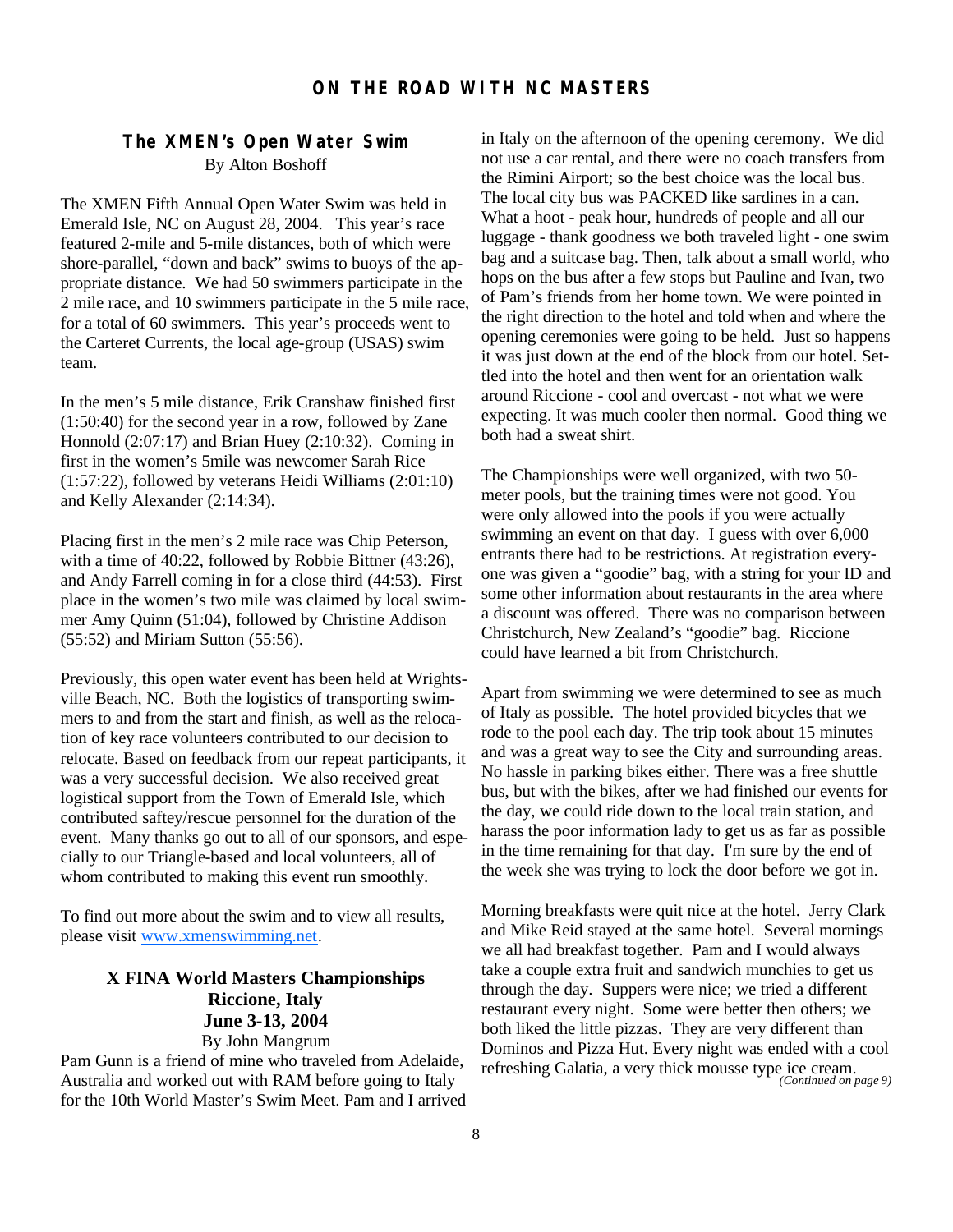#### *(Continued from page 8)*

What fun, and in between all the site seeing we did manage to swim five events each. Pam swam in the 800 Freestyle, 200 IM, 400 Freestyle, 400 IM, and the 3km open water swim. It was very nice to have someone there cheering you on and swimming your best. Both Pam and I swam personal bests in our events. I swam the 400FR, 200BK, 400IM, and 3k Ocean Swim. I scratched the 200 Fly. My back had started giving me trouble. The Ocean swim was my first, and it was something. There were these big orange buoys but the group ahead of us also had on orange hats which made it hard to get your bearings. We were both pleased with all my races and would recommend that if anyone gets a chance to attend any of these Master Games go for it. Not only is it fun to swim, but you meet some fascinating people.

We met a lovely lady from Brazil at dinner one night who only came for one event - the 50 Freestyle and won a gold medal. She was happy and was staying for the rest of the week just to catch up with people she had met at previous games.

We managed to see quite a bit given the time we had there. Pam and I visited seven cities before we flew out at 6.00 am on Sunday morning to the USA.

My next Trip is the 10th Alice Spring's Australia Master's Games being held Oct 16-23, 2004. Pam and I are entered in six individual events, four relays, and the team triathlon.

# **CIAO RICCIONE**

# By Jerry Clark

Attending this event was a great experience in many ways. Flying from Charlotte, I went to Frankfurt then to Rimini, a fairly large town on the Adriatic coast just north of Riccione. Upon arrival I met fellow Charlottean Fred Ferrogiarro who had traveled via Munich, and we shared a taxi for the 3k ride to Riccione. The taxi driver met our expectations: quick darts around whatever seemed to impede his goal of getting us where we were going in record time. Then he adroitly double charged me upon arrival at my hotel. Oh well, after a long journey, I was ready to check in and get settled down.

Riccione is a beach town with hotels and condos strung out up and down the coast. I would guess the permanent population there might be 20,000 people, but it and Rimini (a much larger town) swell up in the summer months with European vacationers. There were numerous shops to browse, restaurants to choose from and the people were very friendly and helpful. I saw many American flags

throughout the town and on t-shirts; not once throughout our trip did I see any anti-American propaganda.

A total of 8,130 people were registered, with 6,306 of those entered in the pool events. The others were entered in open water swimming, water polo, diving and synchronized swimming. The meet organization managed to herd us along as well as could be expected. With the multiple nationalities present (a woman at the registration desk told me there were 96 countries represented), this wasn't an easy task. The swim facilities were super. There was an outdoor 50m pool with its 6 lane 25m warmup pool, plus an indoor 50m pool with its 5 lane 25m warmup pool. The pools were flip-flopped daily between women and men throughout the meet. The locker rooms were pretty tight, but that was expected. The vendors were disappointing as there was nothing like we see at our national meets. However, the crowd watching was superior to what we're used to, and I'll just say that the bathing suit salesmen shortchanged a lot of women sunbathers. A shuttle service, operated relatively well, was provided. The biggest problem was that the Italians were erratic in their way of doing things, and we learned of changes mostly by conversing with other swimmers. For example, heat sheets were revised without notice, the location of heat sheets was moved during the first three days, etc. Very few of their volunteers spoke English, which made it difficult to find answers to questions. Nevertheless, the meet moved along relatively well.

At a World Meet, the contestants have to wear identification badges at all times. We're checked and re-checked as our heats move slowly forward toward the starting blocks. This makes for advance planning with regard to restroom visits, having the necessary equipment (hey, always have flip flops in additional to goggles and cap), getting psyched up then calmed down right before getting up on the block, etc.

I learned two lessons about advance planning. The first one is to leave way too early if you're using the shuttle to get to the pool. I thought I'd done that on Sunday morning, only to subsequently find out that the shuttle service ran on a different schedule on Sunday (no prior notice about this!). After waiting some 45 minutes for the bus, I decided to get a taxi to the pool.

Upon arrival, I found that my heat of the 50 breast had been stacked and released into the pool area, but the lady outside the door of the locker room would not let me move forward into the pool area to join my heat. She spoke no English, so I was out of luck trying to get her to let me get in my *(Continued on page 10)*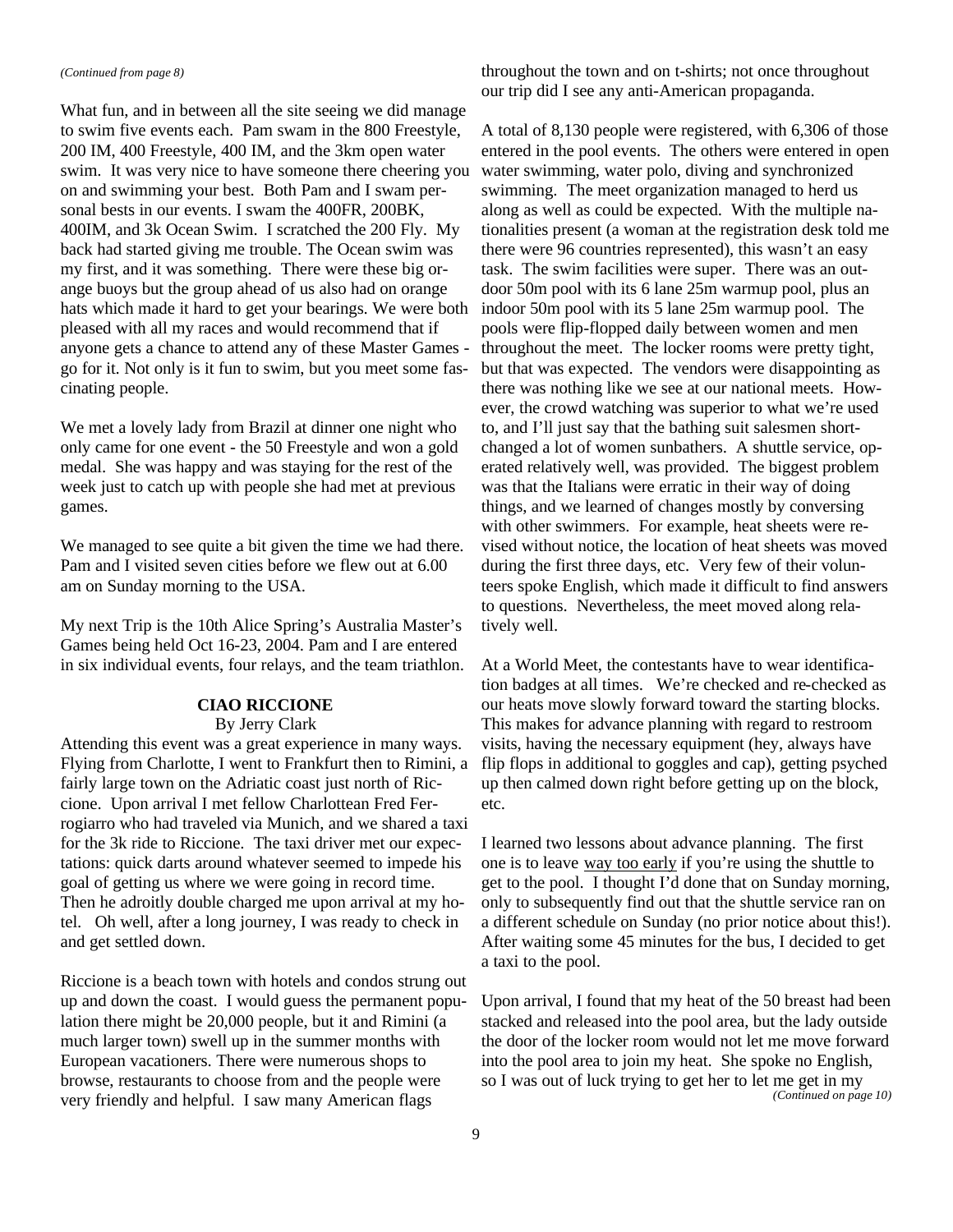#### *(Continued from page 9)*

heat which had not gotten to the starting blocks.

The second lesson learned pertains to being ready after your heat has been stacked. You may have read an article in SWIM in which the writer mentioned a certain starter in the men's 50 free at this meet. The writer was pretty outspoken about what happened, perhaps too much so, but I can share his feelings because the same starter caused me to have a bad swim in that event.

Normally when the heats approach the starting blocks, there are 2 chairs and a plastic basket behind the block for each lane. We are led behind the  $2<sup>nd</sup>$  chair, remove our warmup attire and put it in a plastic basket then sit down in the 2<sup>nd</sup> chair. When a heat dives in, we move up to the 1st chair and sit in it. When the next guy goes off the block, we then stand behind the block and wait for the heat in the water to reach the other end. Then we expect the 3 whistles to sound notifying our heat to be ready. Then the single whistle sounds for us to mount the block and put at least one set of toes over the end of the block.

Apparently the officials got behind in the early heats of the men's 50 free, and when I walked to the plastic basket and began taking off my t-shirt and flip flops, three whistles sounded. I turned around to look, and then one whistle sounded, so I frantically pulled my cap over my head while stepping up on the block, then the command 'take your marks' sounded as I was pulling my goggles on. My dive was a perfect 10 - straight down to the bottom. There I was patrolling the floor of the pool in a 50 freestyle race! So much for doing well in that event.

Apparently the hurried process continued, for the writer of the SWIM article was several heats behind mine. It was disappointing to see the guys in the later heats of the 50 free having plenty of time to get rid of their warm-ups, sit in chair  $# 2$ , then chair  $# 1$ , then up behind the blocks, etc. They had time to compose themselves and race to their ability. The moral of the story is to have the caps and goggles on well before getting to the starting area. Guess what; while watching the meet in Athens, I observed that all the Olympians arrived at the starting end with their gear in place.

My wife joined me after the meet, and we had a great time traveling by car to Florence, the Tuscany and Umbria areas then down to Rome. Last lesson: there are no signs saying Rental Car Return when you turn a rental car in at the Rome airport, so get the scoop on how to find that area wherever you pick your car up

when traveling in Italy.

Please join me at the XI FINA World Meet at Stanford University in August 2006!



## **USMS Rule Change Updated July 14, 2004**

Effective June 5, 2004, USA Swimming amended their rules in order to align them with FINA with respect to the use of equipment that can convey pacing information to a competitor. The change is in response to the availability of individual radio receivers that can transmit information to a swimmer from a coach or other person.

Pursuant to USMS rule 601.4.6B, USMS has adopted this change based upon the action of the Rules Committee that accepted the USA Swimming change. Thus the following change is effective immediately (the addition is underlined):

**102.15.9** - Swimmers are not permitted to wear or use any device or substance to help their speed, pace, or buoyancy. Goggles may be worn and rubdown oil applied if not considered excessive by the referee.

USMS will follow the interpretation of USA Swimming that indicates that pacing devices including tempo training devices and radio transmitters that allow instructions to be passed to the swimmer are forbidden. USA swimming has also indicated that other devices on the swimmer such as watches are not allowed. In response to questions received, it should be noted that this change does not prohibit one from conveying pace information through hand signals, placement of lap counters and the like. Additionally, this change does NOT affect long distance swimming.

For those officiating USMS meets, it is suggested that the enforcement of the rule be approached from an educational perspective. For example, if one sees a swimmer approach the block with a prohibited device, inform them of the rule and allow them to make any necessary changes rather than letting them start and disqualifying them.

Leo Letendre For the USMS Rules Committee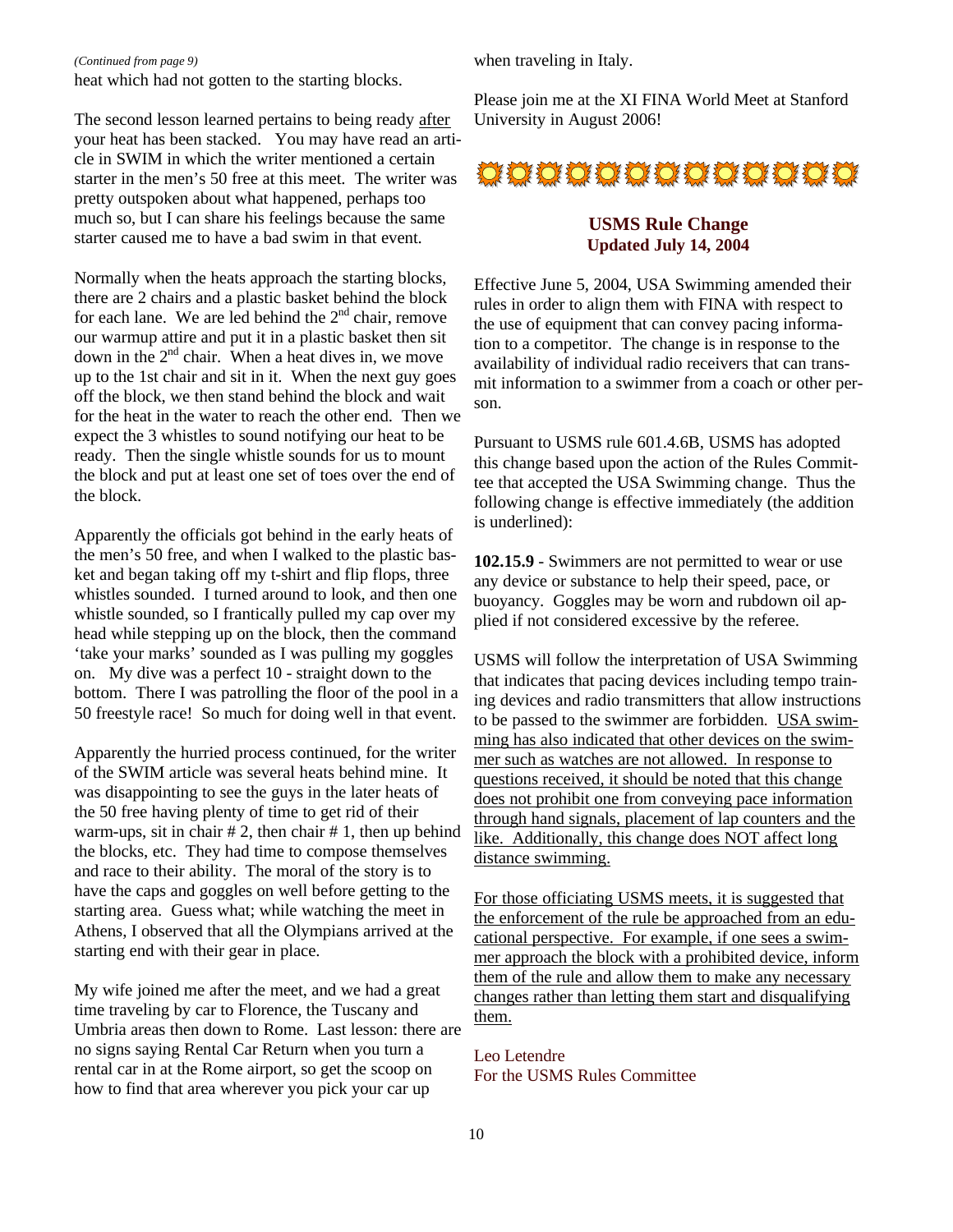# **PERFORMANCE APTITUDES AND ATTITUDES**

# **The Difference is YOU**

By Wayne Goldsmith

OK. It's 5:00 a.m. It's still dark. You would probably rather be home in bed asleep. Your coach has come in as enthusiastic and motivated as ever and has written up this workout on the whiteboard: The question is now, what do you do next? The obvious answer is 400 Freestyle, 6 x 50 breaststroke drills etc, etc. **Everyone** in your team will be doing that. The question really is, what will you do that is better, faster and smarter than everyone else to give you the winning edge? What will you do in this session that will make you a better athlete?

If you want to be the best swimmer in your club, your state, Australia or the World, you must be the best swimmer in your LANE first. You must set yourself a higher standard than anyone else in your lane is prepared to. You must set a higher standard and more challenging goals than even your coach thinks possible. Successful swimmers set themselves tougher goals than anyone else could possibly set for them.

The difference between good swimmers, very good swimmers and great swimmers is very often their approach to their training. While the workout itself is important, the real secret to success is in how you do the workout. The benefit you gain from the workout is totally dependent on your attitude and approach to your training program.

You must set yourself a higher standard than anyone else in your lane is prepared to. You must set a higher standard and more challenging goals than even your coach thinks possible.

Successful swimmers set themselves tougher goals than anyone else could possibly set for them.

How would three swimmers (a good, a very good, and a great swimmer) approach our workout? The good swimmer does the training program: does what the coach has asked. The very good swimmer also does the training program, does what the coach asked AND sets a few personal goals along the way to get a little more out of the workout. The great swimmer does the same program, does what the coach asks, and then demands an uncompromising level of excellence from themselves to get the maximum benefit from the workout. The great swimmer sees the workout as

an opportunity to improve and to get the most out of their efforts.

One of the biggest steps a swimmer must make in their development is the step from age group swimming to open level competition. One of the biggest changes that a swimmer needs to make in order to take this step is in the mental approach to their workouts. Most coaches set their workouts for the average level of swimmer in their team. The great swimmers understand this and set a personal standard that is well above average.

"Little kids" see workouts very simply. How do I do the minimum amount of work I can get away with? "Big kids" (those who are trying to take the step from age to open level competition) see the workout activities and then aim to set themselves a standard well in excess of the level of the workout. They do more than the coach asks. They do the little things well. They aim for maximum distance per stroke, minimum number of breaths, excellent turns and outstanding skills.

## **Ask yourself, am I a "big kid" or a "little kid" in a "big kid's" body?**

Size and age has little to do with being a senior swimmer. Being a senior swimmer means training and racing with a senior swimmer's attitude. You can be 12 years of age and think like a senior swimmer or 22 years of age and think like a junior swimmer. You must "train your brain" in the same way that you train your body. You train your body for speed, for power, for strength and for technical excellence to help you achieve your best. Train your brain to do the same.

#### **(Continued on next page. —>)**

Copyright MOREGOLD SPORTS 1998.

Reprinted with permission from American Swimming Magazine, Volume 2004, Issue #3, a publication of the American Swimming Coaches Council For Sport Development. Their website is www.swimmingcoach.org.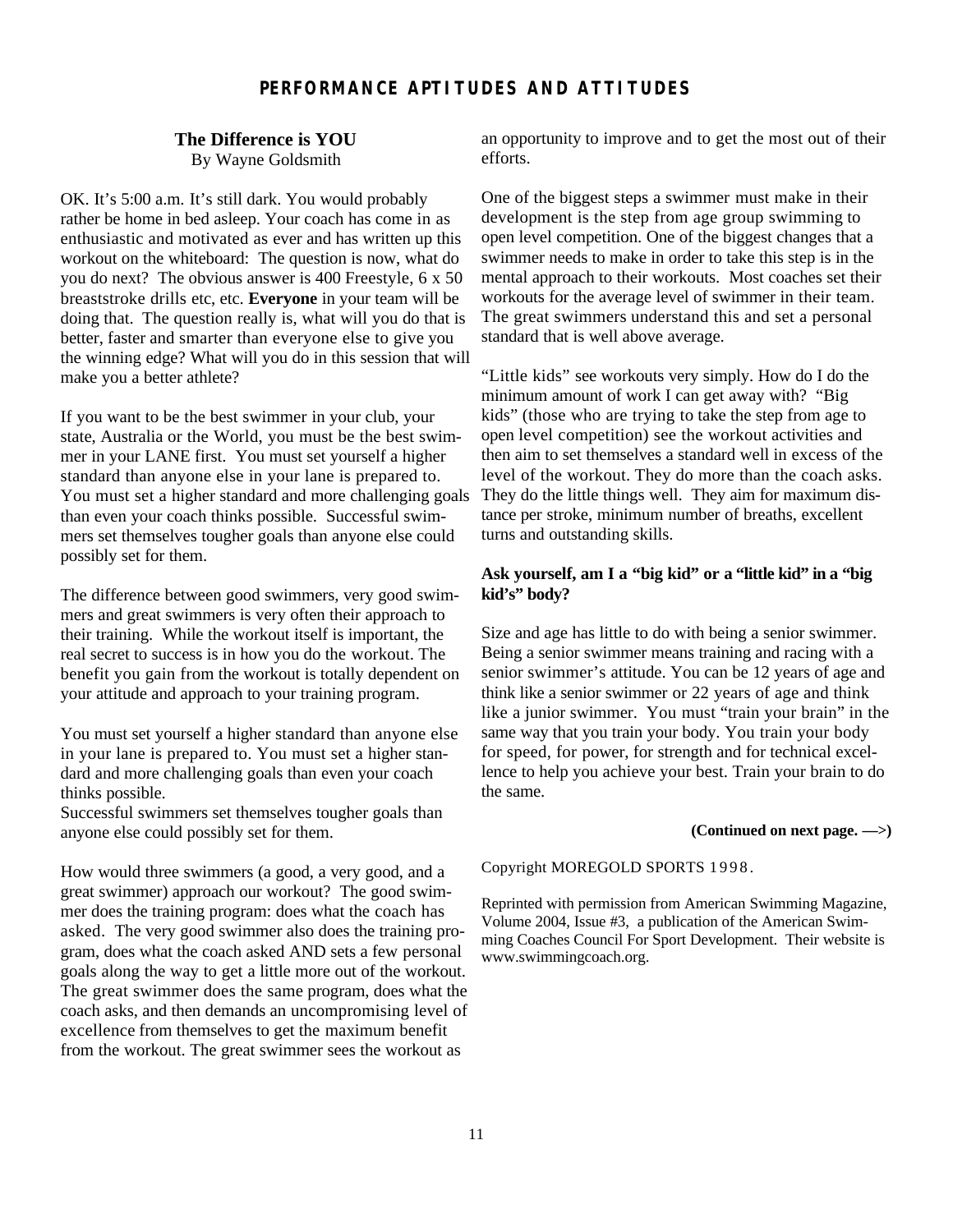| <b>WORKOUT</b><br><b>ACTIVITY</b>               | <b>GOOD</b><br><b>SWIMMER</b>                      | <b>VERY GOOD</b><br><b>SWIMMER</b>                                                                                 | <b>GREAT</b><br><b>SWIMMER</b>                                                                                                                                                                                                                                                                                                         |
|-------------------------------------------------|----------------------------------------------------|--------------------------------------------------------------------------------------------------------------------|----------------------------------------------------------------------------------------------------------------------------------------------------------------------------------------------------------------------------------------------------------------------------------------------------------------------------------------|
| Warm up 400 easy free.                          |                                                    | Swim slow easy freestyle,<br>making sure not to breathe<br>inside the flags and to stream-<br>line off every turn. | Swim slow easy freestyle,<br>making sure not to<br>breathe inside the flags<br>and to streamline off<br>every turn, not breathing<br>on the first or last strokes<br>trying to swim each lap<br>with one less stroke than<br>the one before.                                                                                           |
| Drills 6x50 on 1:30.                            | Do the drills.                                     | Do the drills correctly.                                                                                           | Do the drills correctly,<br>aiming to do the minimum<br>number of pulls and kicks<br>each lap, developing great<br>distance per kick and try-<br>ing to hold an exact<br>pace with a full under-<br>water pull out each 50.                                                                                                            |
| Kick 10x50 on 1:15.                             | Do the kick set.                                   | Do the kick set fast and<br>hard with strong powerful<br>kicks.                                                    | Do the kick set fast and<br>hard with strong powerful<br>kicks, trying to kick each<br>50 as close as possible to<br>their 50 metre PB swim<br>time with as few kicks as<br>possible.                                                                                                                                                  |
| $16x100$ on 1:40 holding<br>PB plus 15 seconds. | Do 16x100 on 1:40 hold-<br>ing PB plus 15 seconds. | Do 16x100 on 1:40 hold-<br>ing PB plus 15 seconds,<br>trying to streamline out<br>of each turn.                    | Do 16x100 on 1:40 hold-<br>ing PB plus 15 seconds,<br>aiming to hold an exact<br>pace, or experimenting<br>with pacing strategies like<br>negative splitting. They<br>may also consider trying<br>to minimise strokes and<br>breaths, while holding an<br>exact pace and streamlin-<br>ing a minimum of 10 me-<br>tres off every turn. |
| Swim Down 6x100 IM.                             |                                                    | Swim down 600 metres<br>aiming to do good turns.                                                                   | Swim down 600 metres<br>aiming to do good turns<br>and practicing to improve<br>on any areas of weakness<br>in their worst stroke.                                                                                                                                                                                                     |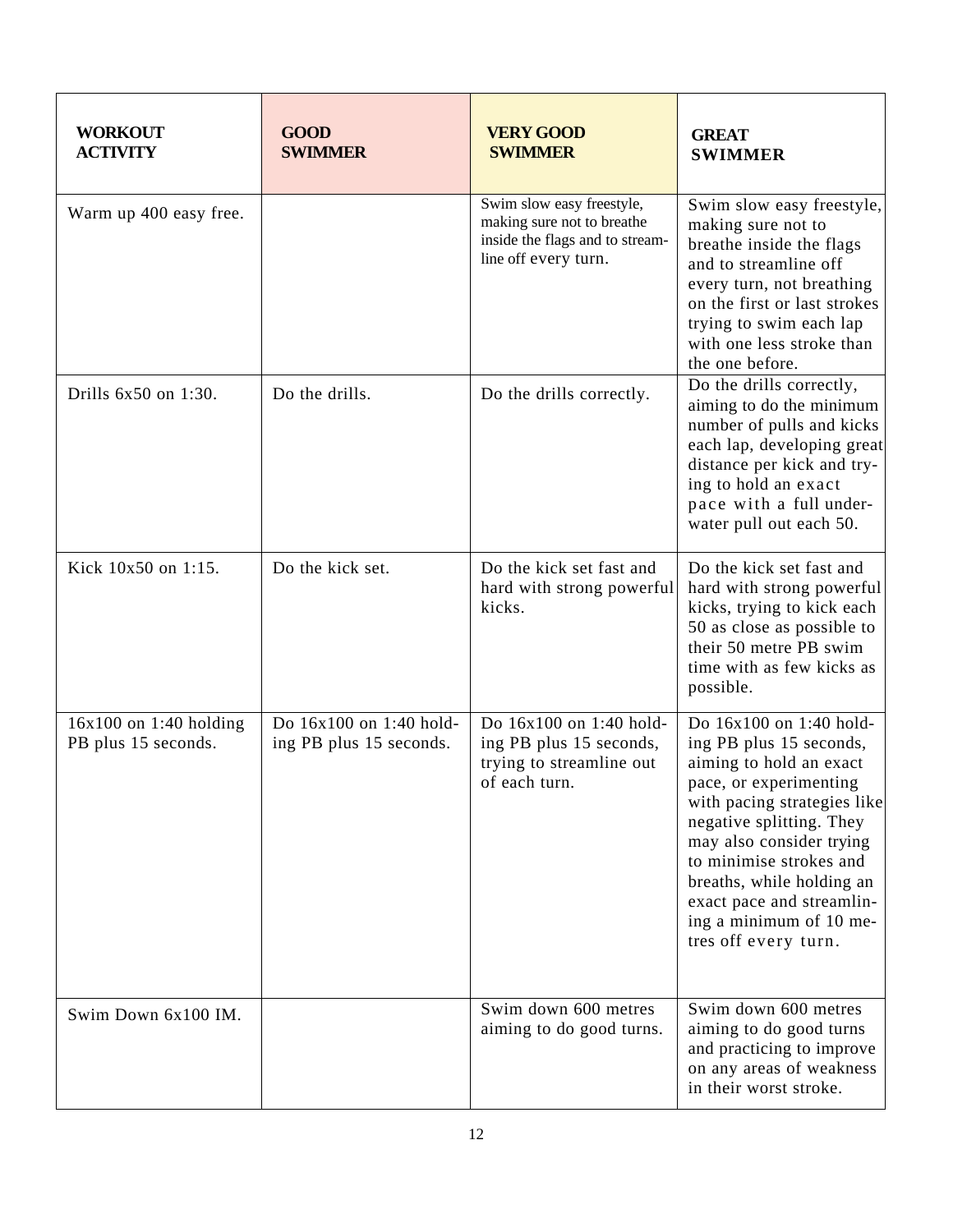# **USMS 2004 Long Course Meters Championships NC Masters Results**

| Age            | <b>Swimmer</b>                 | Place / Event / Time                                                                                                                                      |  |
|----------------|--------------------------------|-----------------------------------------------------------------------------------------------------------------------------------------------------------|--|
| Group<br>20-24 | Deal, Melanie J                |                                                                                                                                                           |  |
| $25-29$        | Cummings, Jessica E            | 4th / 100 Back / 1:17.64; 1st / 200 Breast / 3:11.30; 2nd / 200 Back / 2:50.12<br>5th / 50 Fly / 34.16; 7th / 50 Free / 31.19; 4th / 100 Breast / 1:25.08 |  |
|                | Schreiner, Vironica M          | 9th / 50 Fly / 35.52; 5th / 200 Breast / 3:19.24; 6th / 50 Free / 30.90; 4th / 50 Breast /                                                                |  |
|                |                                | 40.24; 3rd / 50 Back / 35.77                                                                                                                              |  |
|                | Keto, Alexis D                 | 7th / 50 Fly / 34.67; 7th / 200 Breast / 3:30.41; 5th / 50 Free / 30.56                                                                                   |  |
|                | Hall, Christy D                | 1st / 1500 Free 19:10.17; 3rd / 200 Breast / 3:05.34; 2nd / 400 Free / 4:53.15                                                                            |  |
| 30-34          | Braun, Erika L                 | 4th / 50 Fly / 32.06; 1st / 100 Back / 1:13.78; 1st / 50 Free / 27.73; 2nd / 100 Fly /<br>1:11.94; 2nd / 100 Free / 1:02.32                               |  |
|                | Inscore, Staci K               | 4th / 400 IM / 5:57.89; 8th / 50 Fly / 33.99; 4th / 100 Back / 1:17.86; 2nd / 200 Back /<br>2:46.78; 3rd / 100 Fly / 1:14.96                              |  |
|                | Hageman, Heather M             | 3rd / 50 Fly / 31.95; 4th / 50 Free / 29.12; 8th / 50 Breast / 43.30; 1st / 50 Back / 34.67                                                               |  |
| 35-39          | Haruta, Deborah M              | 12th / 200 Free / 2:40.49; 9th / 400 Free / 5:43.56; 9th / 50 Free / 32.95;<br>9th / 100 Free / 1:13.55                                                   |  |
|                | Baartmans, Carrie S            | 11th / 50 Free / 33.75; 7th / 50 Back / 44.09                                                                                                             |  |
| 40-44          | Kirby, Katie                   | $25^{th}$ / 50 Free / 37.51; $16^{th}$ / 50 Back / 47.53                                                                                                  |  |
|                | Walsh, Susan                   | 1st / 50 Fly / 30.56; 2nd / 100 Back / 1:12.34; 2nd / 50 Free / 28.10;<br>2nd / 100 Free / 1:02.24; 1st / 50 Back / 32.31                                 |  |
|                | Springer, Margie J             | 24th / 50 Fly / 42.39; 9th / 200 Free / 2:47.49; 19th / 50 Free / 33.93;<br>15th / 50 Breast / 46.44                                                      |  |
| 45-49          | Rohner, Patricia A             | 7th / 800 Free 11:09.53; 6th / 200 Free / 2:30.26; 5th / 400 Free / 5:22.14;<br>11th / 50 Free / 31.44                                                    |  |
|                | Stott, Kim                     | 11th / 800 Free 12:24.16; 8th / 100 Back / 1:26.47; 7th / 200 Back / 3:04.52;<br>9th 50 Back / 40.77/                                                     |  |
|                | Batchelor, Robin H             | 3rd / 1500 Free 21:38.85; 5th / 400 IM / 6:16.95; 10th / 400 Free / 5:37.30;<br>4th / 200 Back / 2:56.23; 3rd / 200 Fly / 3:05.29                         |  |
| 50-54          | Amick, Beverly O               | 3rd / 800 Free 11:45.46; 6th / 50 Fly / 35.77; 5th / 400 Free / 5:38.13;<br>2nd / 100 Fly / 1:20.14                                                       |  |
|                | Sansbury, Mary R               | 11th / 200 Breast / 3:43.66; 11th / 50 Free / 35.69; 9th / 100 Breast / 1:46.37;<br>9th / 50 Breast / 47.56; 10th / 100 Free / 1:21.18                    |  |
|                | Sargeant, Pat                  | 4th / 50 Fly / 35.10; 4th / 200 Free / 2:36.02; 5th / 50 Free / 31.09; 1st / 200 IM / 3:01.48;<br>6th / 100 Free / 1:10.55                                |  |
|                | Rogers, Eugenia<br>(Jennie) A  | 7th / 800 Free 12:54.04; 4th / 400 IM / 7:28.42; 5th / 200 Back / 3:17.15;<br>3rd / 200 IM / 3:21.64; 3rd / 200 Fly / 4:08.30                             |  |
| 55-59          | Van Meeteren, Greta            | 10th / 100 Breast / 2:01.35; 10th / 50 Breast / 55.11                                                                                                     |  |
|                | Mitchell, Jeannie R            | 5th / 400 IM / 7:17.71; 1st / 100 Back / 1:27.07; 3rd / 200 Back / 3:18.99;<br>6th / 200 Fly / 3:55.00; 1st / 50 Back / 40.28                             |  |
| 60-64          | Jones, Alice U                 | 6th / 50 Fly / 57.49; 5th / 200 Breast / 4:38.49; 5th / 50 Free / 45.16;<br>6th / 100 Breast / 2:06.74; 4th / 50 Breast / 53.84                           |  |
| 65-69          | Newell, Sally                  | 3rd / 50 Fly / 50.16; 1st / 100 Back / 1:44.14; 2nd / 200 Back / 3:45.88;<br>2nd / 100 Breast / 1:45.93; 2nd / 50 Back / 48.47                            |  |
|                | Kremer, Sandra L               | 7th / 200 Free / 3:38.95; 3rd / 200 Breast / 4:35.57; 4th / 400 Free / 7:47.03;<br>5th / 100 Breast / 2:06.07; 5th / 50 Breast / 56.60                    |  |
| 70-74          | Robbins-Bonitz, Suz-<br>anne E | 3rd / 100 Back / 1:56.66; 5th / 200 Back / 4:24.11; 4th / 50 Free / 49.41;<br>3rd / 50 Breast / 1:00.84; 1st / 50 Back / 51.67                            |  |
| 75-79          | Dockendorf, Pat                | $4^{th}$ / 200 Breast / 6:26.82; $4^{th}$ / 100 Breast / 2:56.04; $5^{th}$ / 50 Breast / 1:22.87                                                          |  |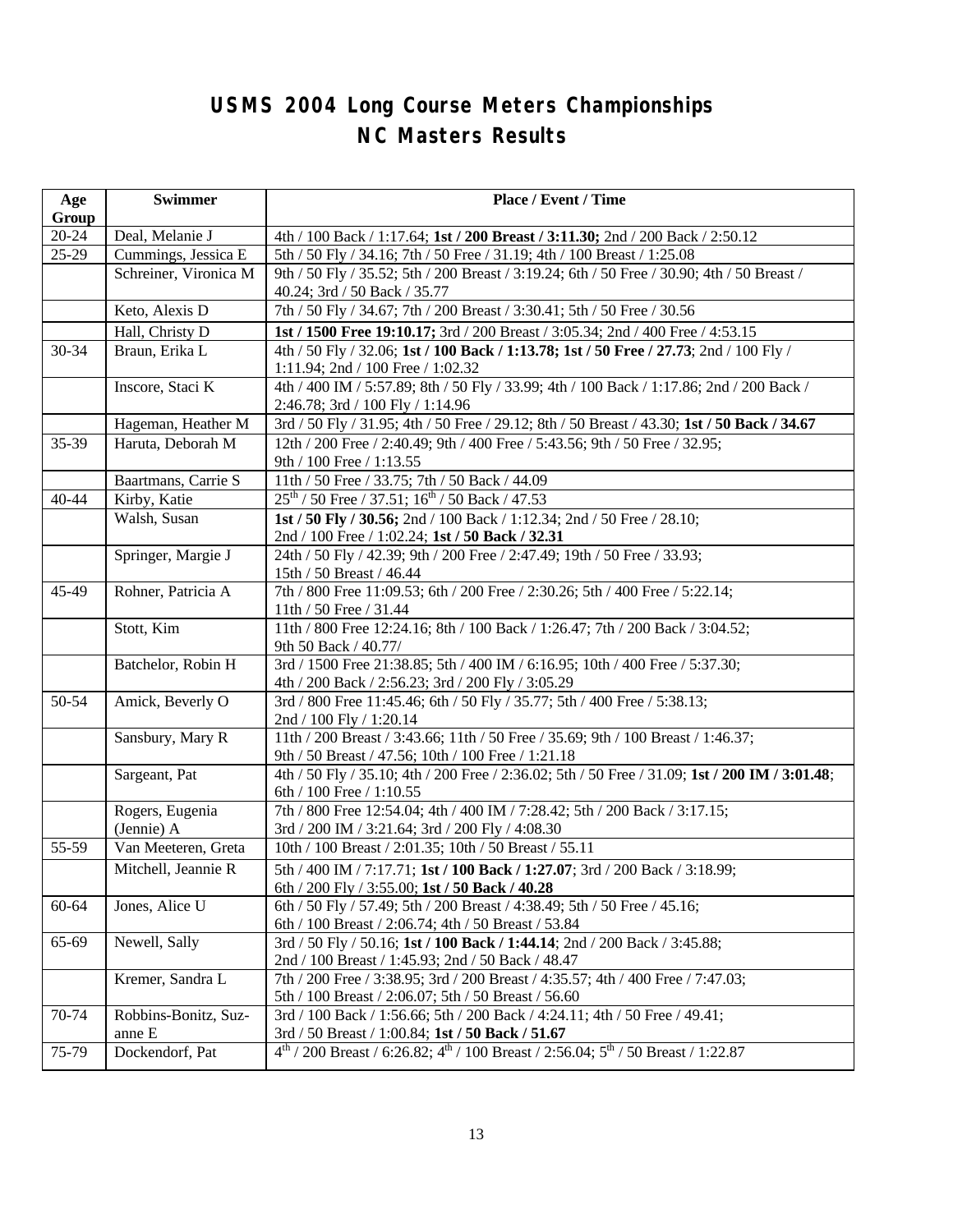# **NC Masters Results (Continued)**

| Age<br>Group | <b>Swimmer</b>      | Place / Event / Time                                                                                                               |
|--------------|---------------------|------------------------------------------------------------------------------------------------------------------------------------|
| 20-24        | Gellin, Jonathan C  | 1st / 50 Fly / 27.59; 1st / 200 Free / 2:05.11; 1st / 100 Fly / 1:00.07;<br>1st / 200 Fly / 2:18.02; 1st / 100 Free / 56.43        |
| 25-29        | DeSorbo, Todd M     | 1st / 200 Free / 2:02.69; 1st / 200 Back / 2:11.60; 1st / 200 Fly / 2:11.35                                                        |
|              | Porco, Filippo M    | 4th / 200 Breast / 3:06.15; 4th / 100 Breast / 1:21.84; 6th / 400 Free / 5:19.75;                                                  |
|              |                     | 4th / 50 Breast / 35.88; 4th / 1500 Free 21:22.99                                                                                  |
|              | Allen, Matt G       | 1st / 400 IM / 4:53.41; 1st / 200 Free / 2:02.69; 2nd / 50 Free / 25.81;<br>1st / 400 Free / 4:20.47                               |
| 30-34        | Su, Billy           | 8th / 50 Fly / 31.80; 8th / 100 Fly / 1:10.66; 6th / 400 Free / 5:10.52; 4th / 800 Free / 10:44.78                                 |
|              | Aber, Dan           | 3rd / 200 Breast / 2:53.75; 3rd / 100 Breast / 1:19.84; 4th / 200 IM / 2:46.86                                                     |
|              | Petcu, Razvan D     | 2nd / 50 Fly / 26.06; 2nd / 50 Free / 24.35; 1st / 100 Fly / 56.25                                                                 |
|              | Crankshaw, Erik C   | 2nd / 800 Free / 9:12.10; 1st / 400 IM / 4:59.68; 2nd / 200 Free / 2:04.10;                                                        |
|              |                     | 1st / 200 IM / 2:20.72; 2nd / 400 Free / 4:32.41                                                                                   |
|              | Farrell, Andrew J   | 1st / 200 Free / 2:03.74; 1st / 200 Back / 2:22.62; 6th / 50 Free / 26.07;                                                         |
|              |                     | 1st / 400 Free / 4:30.24; 4th / 100 Free / 56.92                                                                                   |
| 40-44        | Stewart, Henry D    | 1st / 50 Fly / 27.51; 6th / 200 Free / 2:06.86; 2nd / 50 Free / 25.41; 4th / 100 Free / 55.93                                      |
|              | Holshouser, Jay     | 7th / 200 Breast / 3:27.26; 11th / 100 Breast / 1:33.45; 15th / 200 IM / 3:17.11                                                   |
|              | Blank, Jon W        | 13th / 50 Free / 27.27; 5th / 100 Breast / 1:17.21; 7th / 50 Breast / 34.96                                                        |
| 45-49        | Waldbauer, Eric     | 9th / 200 Breast / 2:57.10; 10th / 100 Breast / 1:21.17                                                                            |
|              | Lehman, Fritz E     | 8th / 50 Fly / 29.06; 1st / 100 Back / 1:04.45; 2nd / 200 Back / 2:25.61;                                                          |
|              |                     | 10th / 100 Free / 1:01.96; 1st / 50 Back / 29.72                                                                                   |
|              | Siegel, Craig O     | 15th / 200 Free / 2:27.33; 13th / 400 Free / 5:26.16; 9th / 800 Free 11:14.79                                                      |
|              | Zsoldos, Peter F    | 3rd / 100 Breast / 1:16.46; 4th / 50 Breast / 33.97                                                                                |
|              | Dimsdale, Todd      | 4th / 400 IM / 5:36.88; 2nd / 200 Breast / 2:48.45; 1 <sup>st</sup> / 100 Breast / 1:12.73;                                        |
|              |                     | 5th /; 200 IM / 2:32.93; 1st / 50 Breast / 32.67                                                                                   |
|              | Klein, Jonathan E   | 4th / 50 Fly / 28.19; 4th / 100 Back / 1:08.05; 3rd / 200 Back / 2:29.96;<br>5th /100 Free / 58.81; 3rd / 50 Back / 31.02          |
|              | Lehman, Tim G       | 4th / 50 Fly / 28.19; 3rd / 200 IM / 2:28.61; 4th / 100 Fly / 1:04.09; 6th / 400 Free / 4:42.27                                    |
|              | Shields, Larry W    | 6th / 1500 Free 21:13.93; 14 <sup>th</sup> / 50 Fly / 31.24; 7th / 100 Back / 1:15.96                                              |
|              | Carrow, Hill        | 12th / 50 Free / 29.21; 9th / 100 Fly / 1:13.42                                                                                    |
| 50-54        | Gilchrist, Donald B | 3rd / 400 IM / 5:32.44; 2nd / 200 Breast / 2:52.61; 4th / 100 Breast / 1:18.46;                                                    |
|              |                     | 3rd / 200 IM / 2:30.13                                                                                                             |
|              | Fleck, Douglas H    | 11th / 50 Fly / 30.53                                                                                                              |
|              | Gosha, Joseph D     | $22nd$ / 50 Free / 31.45; 17th / 50 Breast / 42.20; 17th / 100 Free / 1:10.74                                                      |
|              | Coxhead, George L   | 9th / 200 Free / 2:19.79; 7th / 200 Breast / 3:06.15; 12th / 200 IM / 2:46.18;<br>8th / 100 Free / 1:03.17                         |
|              | Schmitz, Robert     | 5th /200 Breast / 2:56.50; 6th / 50 Free / 27.83; 7th / 100 Breast / 1:19.95;<br>5th / 50 Breast / 35.06; 7th / 100 Free / 1:02.27 |
| 55-59        | Glass, Ernie        | 5th / 50 Fly / 31.16; 9th / 200 Free / 2:27.16; 5th / 50 Free / 28.05; 6th / 100 Free / 1:03.54;<br>5th / 50 Back / 36.55          |
| 60-64        | White, Bernard T    | 7th / 50 Fly / 33.10; 6th / 50 Free / 30.71; 6th / 100 Fly / 1:29.81; 9th / 100 Free / 1:11.29                                     |
|              | Kitchell, Richard W | 3rd / 100 Fly / 1:13.87; 2nd / 200 Fly / 2:55.98                                                                                   |
| 65-69        | Pinkerton, Rolffs S | 4th / 200 Back / 3:32.23; 6th / 50 Back / 40.56                                                                                    |
|              | Clark, Jerry        | 1st / 800 Free / 11:38.55; 2nd / 200 Free / 2:34.30; 1st / 50 Free / 29.36;                                                        |
|              |                     | 2nd / 400 Free / 5:36.26; 1st / 100 Free / 1:06.97                                                                                 |
|              | Gee, Milton         | 9th / 200 Breast / 3:58.26; 8th / 100 Breast / 1:43.45; 10th / 50 Breast / 44.07;<br>10th / 100 Free / 1:23.86                     |
|              | Jacobs, Joel P      | 5th / 200 Breast / 3:37.19; 2nd / 200 Back / 3:28.42; 6th / 100 Breast / 1:39.77;<br>5th / 200 IM / 3:36.20                        |
| 70-74        | Mitchell, Clarke E  | 3rd / 50 Fly / 38.12; 2nd / 100 Back / 1:29.96; 2nd / 50 Free / 33.16;                                                             |
|              |                     | 5th / 100 Free / 1:18.41; 3rd / 50 Back / 38.83                                                                                    |
|              | Kortheuer, John D   | 2nd / 100 Breast / 1:31.75; 1st / 50 Breast / 39.47; 6th / 50 Back / 43.11                                                         |
| 75-79        | Webber, Dick N      | 1st / 50 Fly / 40.91; 2nd / 200 Free / 3:15.84; 2nd / 100 Free / 1:20.44                                                           |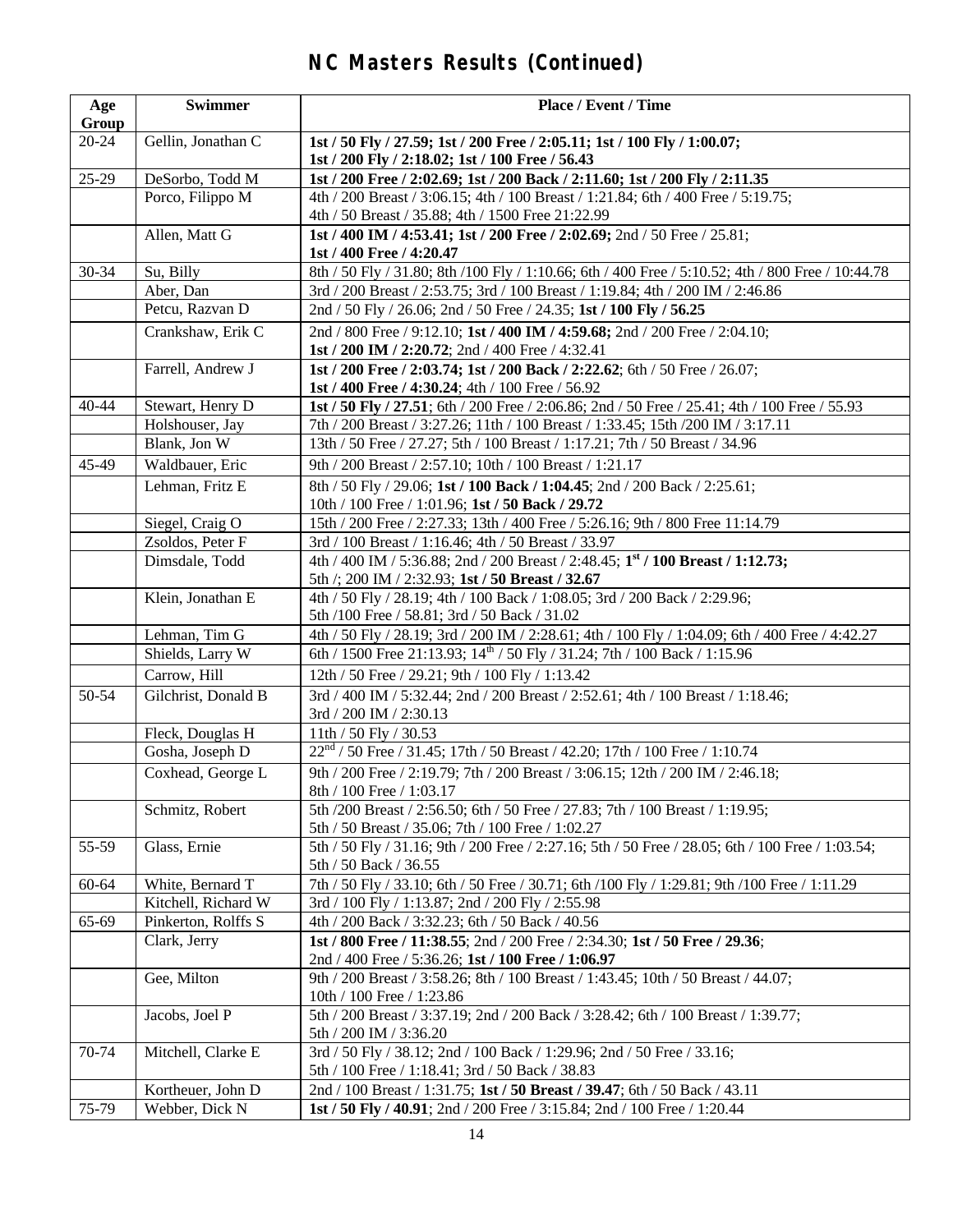# **NC Masters Results (Continued)**

| <b>Relay Events</b>     | Place / Time      | <b>Team</b>                                                                    |  |
|-------------------------|-------------------|--------------------------------------------------------------------------------|--|
| <b>Women 200 Medley</b> | 1st / 2:18.28     | Braun, Erika ; Schreiner, Vironica M; Inscore, Staci K; Hall, Christy D        |  |
| <b>Women 200 Medley</b> | 1st/2:19.89       | Walsh, Susan; Springer, Margie J; Hageman, Heather M; Rohner, Patricia A       |  |
| <b>Women 200 Medley</b> | 1st / 3:55.60     | Robbins-Bonitz, Suzanne E; Dockendorf, Pat; Jones, Alice U; Kremer, Sandra     |  |
| Women 200 Medley        | 3rd / 2:31.59     | Batchelor, Robin H; Newell, Sally; Amick, Beverly O; Sargeant, Pat             |  |
| Women 200 Medley        | 8th / 2:48.71     | Baartmans, Carrie; Sansbury, Mary R; Rogers, Eugenia (Jennie); Haruta, Deborah |  |
| Women 200 Free          | 2nd / 1:57.79     | Hageman, Heather M; Hall, Christy D; Inscore, Staci K; Braun, Erika L          |  |
| Women 200 Free          | 2nd / 2:04.06     | Deal, Melanie J; Schreiner, Vironica M; Cummings, Jessica E; Keto, Alexis D    |  |
| Women 200 Free          | 2nd / 3:30.93     | Newell, Sally; Dockendorf, Pat; Kremer, Sandra L; Robbins-Bonitz, Suzanne EF71 |  |
| Women 200 Free          | 3rd / 2:06.94     | Rohner, Patricia A; Amick, Beverly O; Batchelor, Robin H; Walsh, Susan         |  |
| Women 200 Free          | 7th / 2:43.04     | Mitchell, Jeannie R; Van Meeteren, Greta; Rogers, Jennie; Sansbury, Mary       |  |
| Women 200 Free          | 8th / 2:18.24     | Haruta, Deborah M; Baartmans, Carrie S; Stott, Kim; Springer, Margie J         |  |
| <b>Mixed 200 Medley</b> | 1st / 2:03.33     | Inscore, Staci K; Crankshaw, Erik C; Petcu, Razvan D; Braun, Erika L           |  |
| <b>Mixed 200 Medley</b> | 1st / 2:05.69     | DeSorbo, Todd; Cummings, Jessica; Gellin, Jonathan C; Schreiner, Vironica      |  |
| <b>Mixed 200 Medley</b> | 1st / 2:55.79     | Newell, Sally; Kortheuer, John D; Webber, Dick N; Kremer, Sandra L             |  |
| Mixed 200 Medley        | 2nd / 2:36.45     | Mitchell, Jeannie R; Van Meeteren, Greta; White, Bernard T; Clark, Jerry       |  |
| Mixed 200 Medley        | $3rd / 2:04.62$ , | Walsh, Susan; Dimsdale, Todd; Murray, Jeff L; Rohner, Patricia A               |  |
| Mixed 200 Medley        | 4th / 2:10.50     | Hageman, Heather M; Aber, Dan; Allen, Matt G; Hall, Christy D                  |  |
| Mixed 200 Medley        | 4th / 2:16.95     | Deal, Melanie J; Porco, Filippo M; Su, Billy; Keto, Alexis D                   |  |
| Mixed 200 Medley        | 6th / 2:57.08     | Robbins-Bonitz, Suzanne E; Jacobs, Joel P; Carrow, Hill; Jones, Alice U        |  |
| Mixed 200 Medlev        | 7th / 2:23.72     | Batchelor, Robin H; Schmitz, Robert; Gilchrist, Donald B; Rogers, Jennie       |  |
| Mixed 200 Medley        | 12th / 2:17.18    | Lehman, Fritz E; Springer, Margie J; Farrell, Andrew J; Stott, Kim             |  |
| Mixed 200 Medley        | 12th / 3:05.33    | Mitchell, Clarke E; Dockendorf, Pat; Glass, Ernie; Sansbury, Mary R            |  |
| Mixed 200 Medley        | 14th / 2:22.05    | Baartmans, Carrie S; Waldbauer, Eric; Stewart, Henry D; Haruta, Deborah M      |  |
| <b>Mixed 200 Free</b>   | 1st / 1:49.07     | Petcu, Razvan; Schreiner, Vironica; Hageman, Heather M; Gellin, Jonathan       |  |
| Mixed 200 Free          | 2nd / 1:51.12     | Lehman, Fritz E; Stewart, Henry D; Haruta, Deborah M; Walsh, Susan             |  |
| Mixed 200 Free          | 3rd / 2:39.69     | Kremer, Sandra L; Jones, Alice U; Kortheuer, John D; Webber, Dick N            |  |
| Mixed 200 Free          | 5th / 2:01.97     | Schmitz, Robert; Amick, Beverly O; Glass, Ernie; Stott, Kim                    |  |
| Mixed 200 Free          | 7th / 2:17.23     | Klein, Jonathan E; Van Meeteren, Greta; Sansbury, Mary R; Gilchrist, Donald B  |  |
| Mixed 200 Free          | 9th / 2:08.08     | Baartmans, Carrie S; Gosha, Joseph D; Kirby, Katie; Dimsdale, Todd             |  |
| <b>Men 200 Medley</b>   | 1st / 1:54.12     | Crankshaw, Erik C; Zsoldos, Peter F; Petcu, Razvan D; Farrell, Andrew J        |  |
| Men 200 Medley          | 1st/1:58.59       | DeSorbo, Todd M; Aber, Dan; Allen, Matt G; Gellin, Jonathan C                  |  |
| Men 200 Medlev          | 1st / 2:22.68     | Mitchell, Clarke E; Kortheuer, John D; Kitchell, Richard W; Webber, Dick N     |  |
| Men 200 Medley          | 2nd / 1:55.03     | Lehman, Fritz E; Dimsdale, Todd; Stewart, Henry D; Klein, Jonathan E           |  |
| Men 200 Medley          | 4th / 2:09.90     | Carrow, Hill; Gilchrist, Donald B; Coxhead, George L; Schmitz, Robert          |  |
| Men 200 Medley          | 4th / 2:10.52     | Lehman, Tim G; Porco, Filippo M; Su, Billy; Gosha, Joseph D                    |  |
| Men 200 Medley          | 5th / 2:24.43     | Glass, Ernie; Gee, Milton; White, Bernard T; Clark, Jerry                      |  |
| Men 200 Free            | 1st / 1:39.71     | Murray, Jeff L; Stewart, Henry D; Farrell, Andrew J; Petcu, Razvan D           |  |
| Men 200 Free            | 1st / 1:42.28     | Allen, Matt G; Crankshaw, Erik C; Gellin, Jonathan C; DeSorbo, Todd M          |  |
| Men 200 Free            | 1st / 2:09.77     | Mitchell, Clarke E; Kortheuer, John D; Webber, Dick N; Clark, Jerry            |  |
| Men 200 Free            | 2nd / 1:52.38     | Carrow, Hill; Coxhead, George L; Gilchrist, Donald B; Schmitz, Robert          |  |
| Men 200 Free            | 3rd / 2:12.38     | Glass, Ernie; Gee, Milton; White, Bernard T; Jacobs, Joel P                    |  |
| Men 200 Free            | 4th / 1:45.00     | Blank, Jon W; Klein, Jonathan E; Dimsdale, Todd; Lehman, Fritz E               |  |
| Men 200 Free            | 9th / 1:54.26     | Lehman, Tim G; Waldbauer, Eric; Siegel, Craig O; Shields, Larry W              |  |
| Men 200 Free            | 9th / 2:06.07     | Aber, Dan; Su, Billy; Porco, Filippo M; Holshouser, Boyce Jay                  |  |



In the 280+ 200 Medley Relay, North Carolina Masters Clarke Mitchell, John Kortheuer, Richard Kitchell and Dick Webber swam a 2:22.68 for a new world record by nearly six seconds under the previous mark.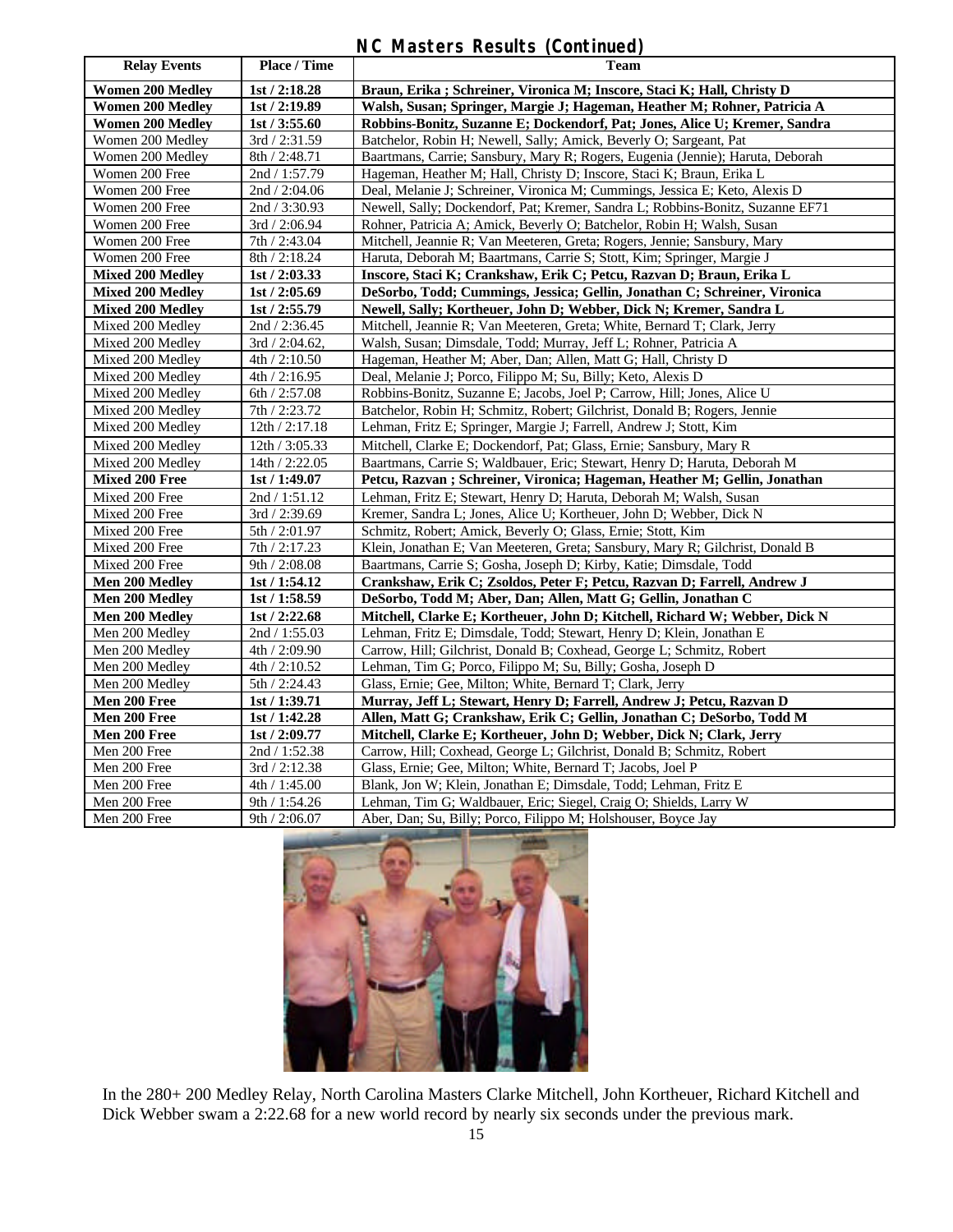# **UPCOMING LOCAL 2004 / 2005 MASTERS SWIMMING EVENTS DATE EVENT LOCATION POINT OF CONTACT**

| 10/30/2004                   | North Carolina Fall Invitational                             | Hillsborough, NC                                  | Martha Aitken, 1118 Stonebridge Dr.,<br>Durham, NC 27712; martaitken@<br>aol.com |
|------------------------------|--------------------------------------------------------------|---------------------------------------------------|----------------------------------------------------------------------------------|
| 10/31/2004                   | Patriot Masters Sprint Classic                               | - Georg Mason Univ, Fair-<br>fax, VA              | Cheryl Ward, 4207 University Dr, Fair-<br>fax, VA 22030, 703-359-5366            |
| $11/6/2004$ -<br>11/7/2004   | <b>SWIM Florida Masters SCM Meet</b>                         | Fort Myers, FL                                    |                                                                                  |
| 11/20/2004-<br>11/21/2004    | Virginia Masters Fall Invitational                           | Newport News, VA                                  | Charles Cockrell, 107 Lilburne Way,<br>Yorktown, VA 23693, 757-865-6250          |
| $12/4/2004 -$<br>12/5/2004   | <b>SCM: Holiday Classic</b>                                  | Coral Springs, FL                                 |                                                                                  |
| $12/11/2004 -$<br>12/12/2004 | SCM: St. Nicholas Invitational                               | Marietta, GA                                      |                                                                                  |
| $1/29/2005$ -<br>1/30/2005   | Charlotte Swimmasters Sunbelt<br>Championships               | Mecklenburg County<br>Aquatic Cnter, Charlotte NC | Jerry Clark; 128 South Tryon Street, Suite<br>1565; Charlotte, NC 28202          |
| 6/12/2005                    | The Great Chesapeake Bay 4.4 Mile<br>Swim & 1 Mile Challenge | Baltimore, MD                                     | Lin-Mark Computer Sports, 7 Westwood<br>Dr, Mantua, NJ 08051, 856-468-0010       |

# **2004 / 2005 CHAMPIONSHIPS**

| <b>DATE</b>                | <b>EVENT</b>                                            | <b>LOCATION</b>                            | POINT OF CONTACT                                                                       |
|----------------------------|---------------------------------------------------------|--------------------------------------------|----------------------------------------------------------------------------------------|
| $9/1/2004 -$<br>10/31/2004 | 2004 USMS 3000/6000 Yard Postal<br>Championship         |                                            | Bob Bruce, 61200 Parrell Rd., Bend, OR<br>97702, 541-317-4851, bob-                    |
| 11/6/2004-<br>11/14/2004   | Pan Pacific Masters Games                               | The Gold Coast, Queen-<br>sland, Australia | bruce13@attglobal.net<br>Queensland Masters Swimming, +61 7<br>3976 2822               |
| $1/1/2005$ -<br>1/31/2005  | 2005 USMS One Hour Postal Cham-<br>pionships            |                                            | Mel Goldstein, 5735 Carrollton Ave,<br>Indianapolis, IN 46220, 317-253-8289            |
| $4/21/2005$ -<br>4/24/2005 | YMCA Masters Nationals.                                 | Indianapolis IN                            |                                                                                        |
| $5/15/2005$ -<br>9/30/2005 | 2005 USMS 5 & 10K Postal Cham-<br>pionships             |                                            | Christine Swanson, 2536 Maryland Ave,<br>Tampa, FL 33629, 813-254-4514                 |
| $5/19/2005$ -<br>5/22/2005 | 2005 USMS Short Course Nationals                        | Ft. Lauderdale, FL                         | Stu Marvin, 501 Seabreeze Blvd., Ft<br>Lauderdale, FL 33316, 954-828-4580              |
| $6/3/2005$ -<br>6/18/2005  | <b>National Senior Games</b>                            | Pittsburgh, PA.                            |                                                                                        |
| 7/16/2005                  | 2005 USMS 2-Mile Cable Champi-<br>onships               | Mirror Lake, Lake Placid,<br><b>NY</b>     | Ann Svenson, PO Box 425, Greenfield<br>Center, NY 12833, 518-893-1967                  |
| $7/22/2005$ -<br>7/31/2005 | <b>World SCM Masters Games</b>                          | Edmonton, Alberta, Canada                  | www.2005worldmasters.com                                                               |
| 7/29/2005                  | 2005 USMS 1-Mile Open Water Na-<br>tional Championships | Elk Lake, Bend, OR                         | Bob Bruce, 61200 Parrell Rd., Bend, OR<br>97702, 541-317-4851                          |
| 8/7/2005                   | 2005 USMS 5-Mi Open Water Na-<br>tional Championships   | La Jolla Bay, San Diego,<br>CA             | David Lamott, 2425 Palermo Dr, San<br>Diego, CA 92106, 619-222-3436                    |
| $8/10/2005$ -<br>8/14/2005 | 2005 USMS Long Course National<br>Championships         | Mission Viejo, CA                          | Mark Moore, 25108-B Marguerite Pkwy<br>#391, Mission Viejo, CA 92692, 949-<br>233-6521 |
| $9/1/2005$ -               | 2005 USMS 3000/6000 Yard Postal<br>Championships        |                                            | Riley Stevens, 200 Indian Trail, Ander-<br>son, SC 29625, 864-287-0956                 |
| 10/31/2005                 |                                                         |                                            |                                                                                        |
| 9/10/2005                  | 2005 USMS 2.5K Open Water Na-<br>tional Championships   | Lake Michigan, Chicago, IL                 | Peggy Dempsey, 5476 N. New England,<br>Chicago, IL 60656, 773-775-5687                 |
| 10/25/2005                 | 2005 USMS 10K National Open Wa-<br>ter Championships    | Gulf of Mexico, Ft. Meyers,<br>FL          | Bill Nunez, 7510 Briarcliff Rd., Ft.<br>Meyers, FL 33912, 239-427-1472                 |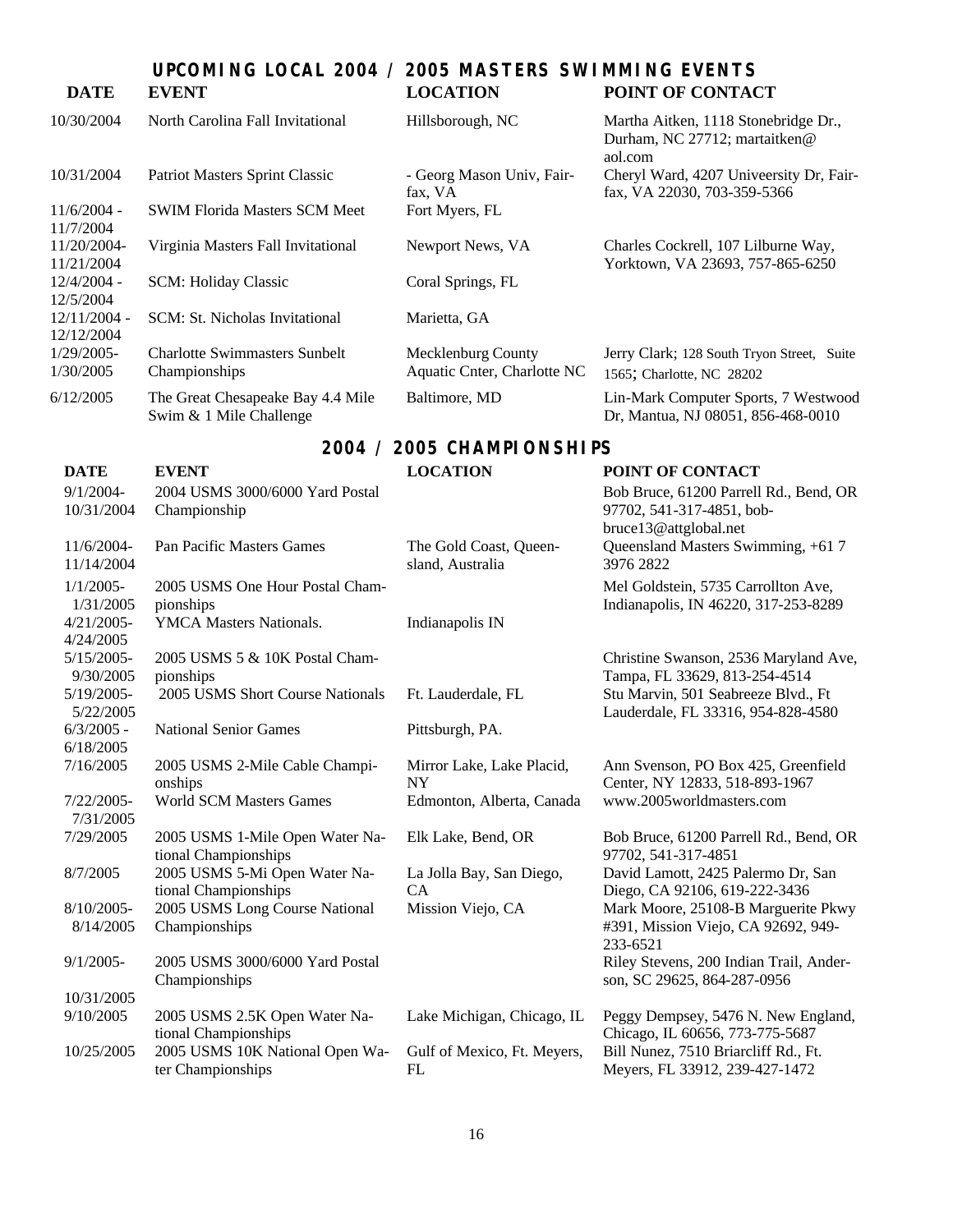# **CHARLOTTE SWIMMASTERS SUNBELT**

# **CHAMPIONSHIP**

# *January 29-30, 2005*

*Sanction:* Sanction by LMSC for NC for USMS, Inc. Sanction # 135-01

Meet Di- Bernie White and Ken Johnson (704/364-2141) Meet Referee: Marty Fehr *rector:*

*Facility:* Mecklenburg County Aquatic Center, 800 East Second Street, Charlotte NC. (704) 336-3483 The pool is 50 meters by 25 yards, with a bulkhead dividing the competition area into an  $8 \times$ 25 yard course. Continuous warm up/down lanes available in separate tank. Parking is across the street on Saturday.

The pool length has been certified with USMS.

- *Rules:* Swimmers **must** be registered with USMS and **must** attach a copy of their 2005 registration card to the entry form. **No Exceptions.** USMS rules govern the meet. Swimmers are limited to 5 individual events per day. *Note:* USMS One Day Registration forms **will not** be available at this meet.
- *Deadline:* Entries must be received by mail or fax to Jerry Clark (704) 334-6223 by January 19, 2005. Entries received after this date will be handled as **deck entries**.
- *Fees:* See entry form for individual fee. Deck entries accepted at \$5.00 per event. Relays no charge. **There will be no refunds, unless the meet date is changed.**
- *Scoring &*  Individual events will be scored 9-7-6-5-4-3-2-1; relays doubled. Ribbons given to top 8 fin-*Awards* ishers in each event. High point awards given each sex/age group. Team awards given only to **out of state** teams for places 1-3.
- *Seeding:* All events will be seeded by sex and time, with the exception of the following events; 1650, 1000, 500 freestyle and 400 IM. These events will be seeded by time only, (sexes combined). All events will be seeded slow to fast except the 500 free, which be fast to slow. " No time" will be put in slow heats. Meet Director reserves right to combine sexes in events. For the 500 free, you must confirm you will swim this event before the break on Sunday by initialing your name at the deck enter/relay desk.
- *Schedule:* Saturday morning: Warm up **8:00am**; first heat of the distance events start **8:45am promptly.** Pool will be open at 7:30 am. Saturday afternoon: Warm up **11:30am**; first heat event 5 starts **12:30pm promptly.** Sunday morning: Warm up **8:00am**; first heat starts **8:45am promptly.** *You must enter the pool feet first except in sprint lanes. No paddles or kickboards allowed in warm up/down swimming.*
- Lodging: Adams Mark \$59 (no breakfast); 704-348-4675; Four Points \$69 (breakfast) 704-372-7550; Hampton Inn \$ 69 (breakfast) 704-373-3146. Mention Masters Swimming. All within walking distance to pool.
- *Social* TBD at 6:30 Saturday. It is appreciated if you will reserve space when mailing entry.

#### *LMSC Meeting:* **events. All officers and team reps are urged to attend.Saturday January 29, 2005 at the aquatic center immediately following Sat afternoon**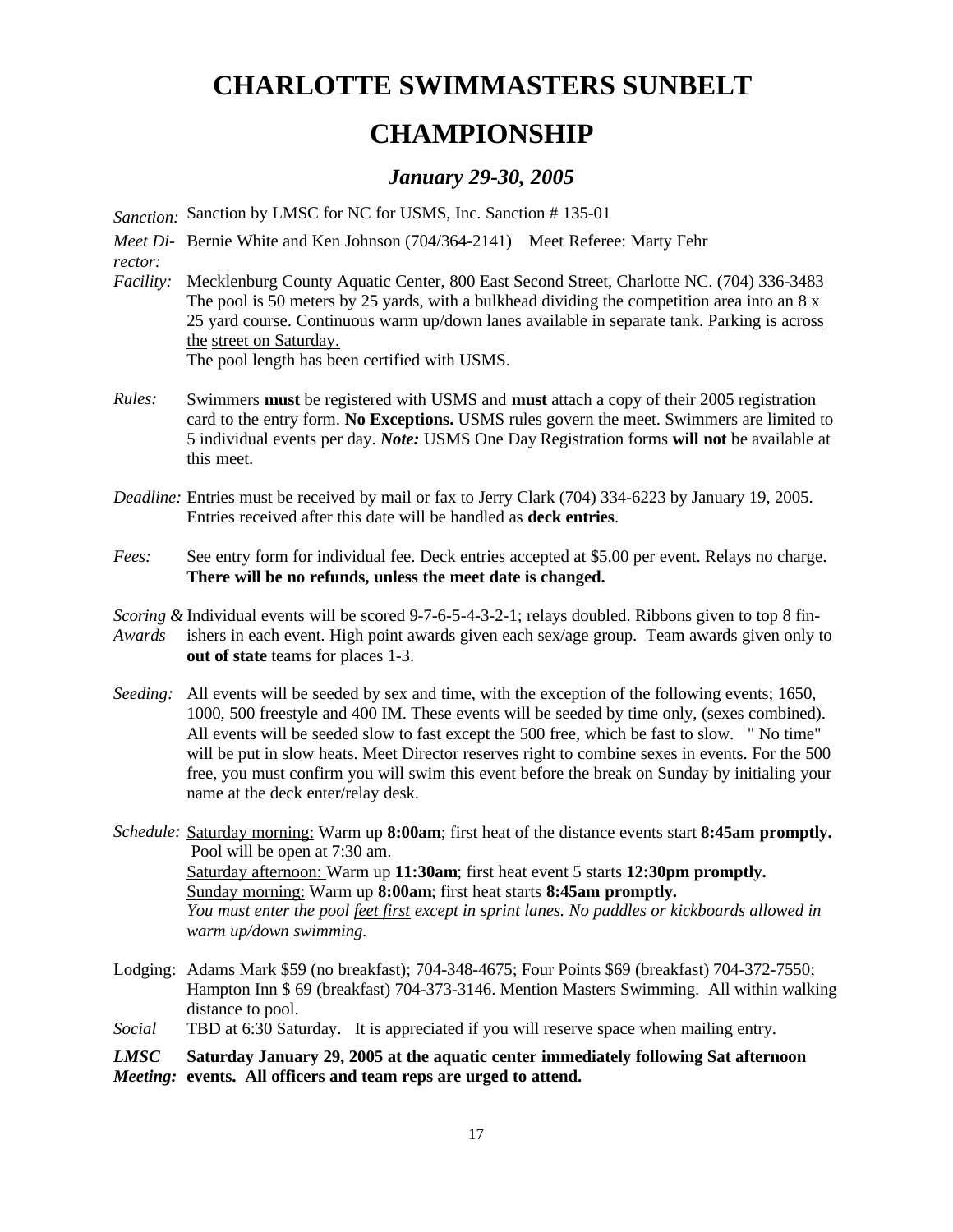# **SUNBELT CHAMPIONSHIP ENTRY FORM**

Sanction # 135-01

*please print legibly*

| Name:    | Club:      |      |
|----------|------------|------|
| Address: | City/State | ′.ın |

Age:  $\qquad$  Birth Date:  $\angle$   $\angle$   $\angle$  Sex: M\_\_\_ F \_\_\_ Day Phone (\_\_\_)\_\_\_\_\_\_\_\_\_\_\_\_

E-mail address:\_\_\_\_\_\_\_\_\_\_\_\_\_\_\_\_\_\_\_\_\_\_\_\_\_\_\_\_\_\_\_\_\_\_\_\_\_\_\_\_\_ Team initials \_\_\_\_\_\_\_\_\_\_

(PEAK,CSM,RAM,etc)

2005 USMS registration number:\_\_\_\_\_\_\_\_\_\_\_\_\_\_\_\_\_\_\_\_\_\_\_(**must** attach copy of card) Circle event number and enter time in space provided. Enter NT for No Time

| Saturday January 29, 2005, |                                          |                                             |  |  |  |
|----------------------------|------------------------------------------|---------------------------------------------|--|--|--|
|                            | Warm up 8:00 am,<br>Meet start at 8:45am |                                             |  |  |  |
| W                          | М                                        | <b>Time</b><br>Event                        |  |  |  |
| $\mathbf{1}$               | 1                                        | 1,650 yd Freestyle                          |  |  |  |
| $\overline{2}$             | $\boldsymbol{2}$                         | 1,000 yd Freestyle                          |  |  |  |
|                            |                                          | Warm up 11:30 am,                           |  |  |  |
|                            |                                          | Meet start at 12:30pm                       |  |  |  |
| $\overline{\mathbf{3}}$    | $\overline{\mathbf{4}}$                  | 100 yd Butterfly                            |  |  |  |
| $\overline{\mathbf{5}}$    | 6                                        | 50 yd Breaststroke                          |  |  |  |
| $\overline{\mathbf{7}}$    | 8                                        | 25 yd Backstroke – novice*                  |  |  |  |
| 9                          | 10                                       | 200 yd Medley Relay                         |  |  |  |
| 11                         | 12                                       | 100 yd Backstroke                           |  |  |  |
| 13                         | 13                                       | 400 yd IM                                   |  |  |  |
|                            |                                          | <b>Break</b>                                |  |  |  |
| 15                         | 16                                       | 50 yd Freestyle                             |  |  |  |
| 17                         | 18                                       | 25 yd Butterfly <i>-novice</i> <sup>*</sup> |  |  |  |
| 19                         | 20                                       | 200 yd Breaststroke                         |  |  |  |
| 21                         | 22                                       | 200 yd Freestyle                            |  |  |  |
| 23                         | 24                                       | 100 yd IM                                   |  |  |  |
| 25                         | 25                                       | 200 yd Mixed Medley Relay                   |  |  |  |

| Sunday January 30, 2005, |                                      |                                      |             |  |  |  |
|--------------------------|--------------------------------------|--------------------------------------|-------------|--|--|--|
|                          | Warm up 8:00am,<br>Meet start 9:00am |                                      |             |  |  |  |
| W                        | M                                    | Event                                | <b>Time</b> |  |  |  |
| 27                       | 28                                   | 50 yd Butterfly                      |             |  |  |  |
| 29                       | 30                                   | 200 yd IM                            |             |  |  |  |
| 31                       | 32                                   | 25 yd Freestyle - novice*            |             |  |  |  |
| 33                       | 34                                   | 50 yd Backstroke                     |             |  |  |  |
|                          |                                      | <b>Break</b>                         |             |  |  |  |
| 35                       | 35                                   | 200 yd Mixed Free Relay              |             |  |  |  |
| 37                       | 38                                   | 100 yd Breaststroke                  |             |  |  |  |
| 39                       | 40                                   | 200 yd Backstroke                    |             |  |  |  |
| 41                       | 42                                   | 100 yd Freestyle                     |             |  |  |  |
| 43                       | 44                                   | 25 yd Breaststroke – <i>novice</i> * |             |  |  |  |
| 45                       | 46                                   | 200 yd Butterfly                     |             |  |  |  |
| 47                       | 48                                   | 200 yd Freestyle Relay               |             |  |  |  |
| 49                       | 49                                   | 500 yd Freestyle                     |             |  |  |  |
|                          |                                      |                                      |             |  |  |  |
|                          |                                      |                                      |             |  |  |  |
|                          |                                      |                                      |             |  |  |  |

*\* ONLY SWIMMERS IN THEIR FIRST MEET MAY SWIM*

*NOVICE EVENTS, NO POINTS AWARDED*

| Number of Events:                                                     | $\omega$ \$ 3.00 each = \$ |                     |
|-----------------------------------------------------------------------|----------------------------|---------------------|
| Surcharge                                                             | @\$8.00<br>$\sim$ $\pm$    | \$8.00              |
| Social                                                                | @ \$15.00 each $=$         |                     |
| T-Shirt Size                                                          | @ \$ 8.00 each $=$         |                     |
| <b>TOTAL</b>                                                          |                            |                     |
| Make checks payable to Charlotte SwimMasters and mail to: Jerry Clark |                            |                     |
|                                                                       |                            | $120$ Comthe Turner |

 **128 South Tryon Street, Suite 1565 Charlotte, NC 28202**

**Read and Sign this Release from Liability:** I, the undersigned participant, intending to be legally bound, do hereby certify that I am physically fit and have not been otherwise informed by a physician. I acknowledge that I am aware of all the risks inherent in Masters Swimming (training and competition), including possible permanent disability or death, and agree to assume all of those risks. AS A CONDITION OF MY PARTICIPATION IN THE MASTERS SWIMMING PROGRAM OR ANY ACTIVITIES INCIDENT THERETO, I HEREBY WAIVE ANY AND ALL RIGHTS TO CLAIMS FOR LOSS OR DAMAGES, INCLUD-ING ALL CLAIMS FOR LOSS OR DAMAGES CAUSED BY THE NEGLIGENCE, ACTIVE OR PASSIVE, OF THE FOLLOWING: UNITED STATES MAS-TERS SWIMMING, INC., THE LOCAL MASTERS SWIMMING COMMITTEES, THE CLUBS, HOST FACILITIES, MEET SPONSORS, MEET COMMIT-TEES, OR ANY INDIVIDUALS OFFICIATING AT THE MEET OR SUPERVISING SUCH ACTIVITIES. In addition I agree to abide and be governed by the rules of USMS.

Signature: <u>Date:</u>

**Signature on form is required!**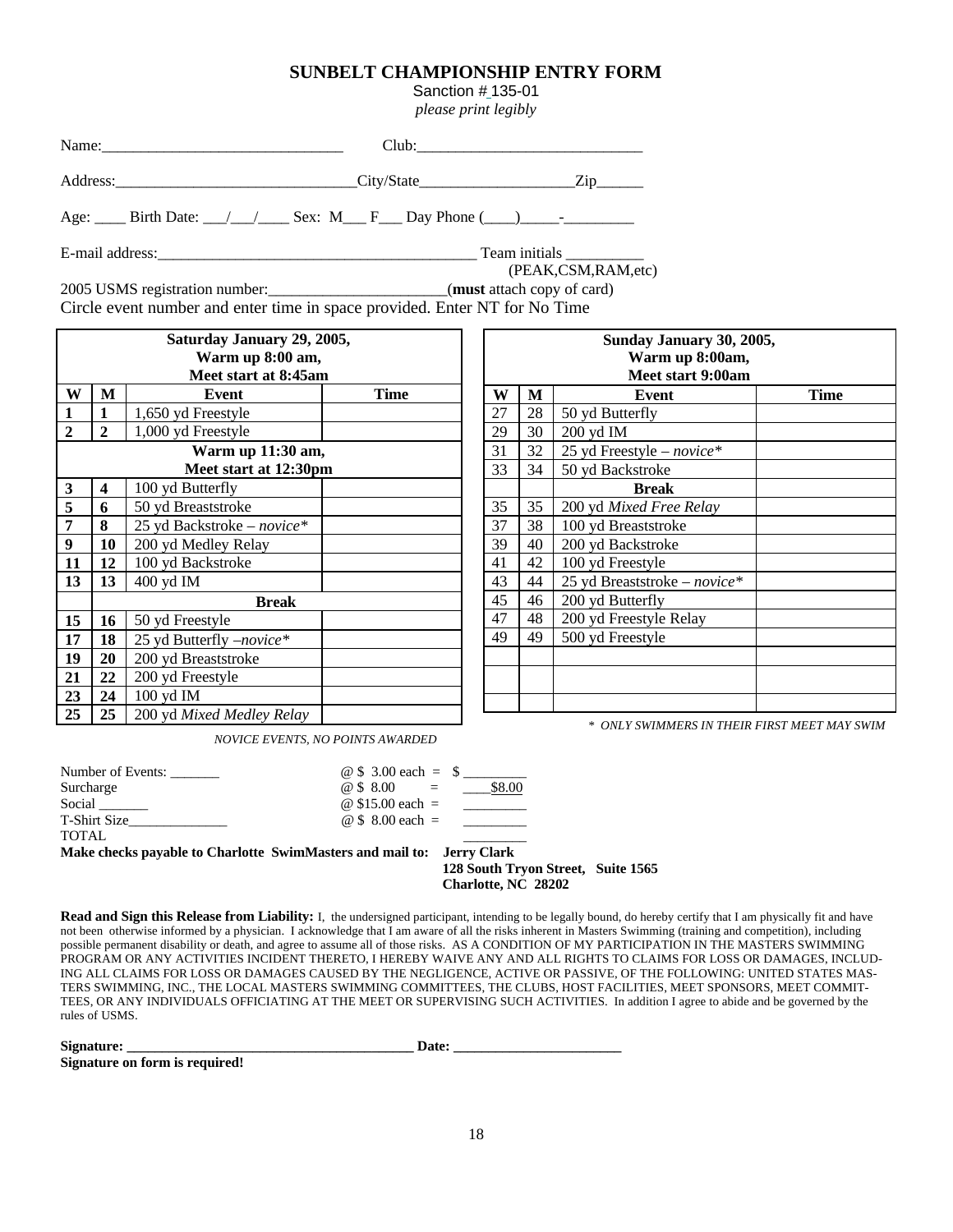# **NC FALL INVITATIONAL October 30, 2004**

Sponsored by Tar Heel Aquatic Team (THAT) Sanctioned by LMSC for NC for USMS, Sanction # 134-08 Meet Director: Martha Aitken Meet Referees: Pending

**LOCATION:** Triangle Sportsplex, Hwy 70 East (Bus), Hillsborough, NC (919) 644-0339. Ten lane 25yd x 25m pool with 6 lanes used for racing.

**RULES:** USMS rules govern the meet. You must attach a copy of your 2004 USMS registration card to the entry form. No one event USMS registrations. Swimmers are limited to 5 individual events. You must sign a waiver. Your age as of 12/31/2004 determines your age group in the meet. **Except for sprint lanes in warm-up and when competing, ANY ENTRIES IN WATER MUST BE FEET FIRST.**

**DEADLINE:** Entries must be **received** before 5:00pm Tuesday October 26, 2004. NO FAXES ALLOWED. Send email to martaitken@aol.com if you have any questions. Deck entries will be accepted but we STRONGLY ENCOURAGE EVERYONE TO SIGN UP IN ADVANCE.

**FEES:** Single fee of \$25.00 covers entry fee and facilities charge. Late entries are \$35.00 Make checks payable to **Tar Heel Aquatic Team.** Meet fees are non-refundable.

**Mail** entry form and fee to **Martha Aitken, 1118 Stonebridge Dr., Durham, NC 27712** 

**AWARDS:** Ribbons to places 1-6 will be awarded.

**SCORING:** Individual events will be scored 7-5-4-3-2-1, relays 14-10-8-6-4-2. Meet results will be posted on NCMASTERS.ORG and will be sent to team representatives and the NCMS records chairperson.

WARM-UP: The pool will open for warm-up 10:00-10:50 a.m. Sprint lanes will be designated with diving allowed from 10:35-10:50 (25m. one-way). Continuous warm-up/cool down lanes will be available throughout the meet.

**SEEDING:** All events will be preseeded with the exception of the relays, which will be deck seeded by time. Deck entries will be added as space allows. Sexes may be combined if needed. All events will be swum slow to fast. Relays will follow USMS age groupings 76-99, 100-119, 120-159, etc. Relay teams may be women, men or mixed.

**DIRECTIONS TO POOL:** From I-85 (Exit 165), I-40 South, and Chapel Hill take Hwy. 86N towards Hillsborough. Turn right onto Hwy. 70 East (Bus). Go about 1/4 mile and

make a right onto Meadowlands Drive. Make a left into the Triangle Sportsplex (big white bldg.).

**OTHER:** There are snack & drink machines and a snack bar. No food or drinks may be brought into the facility.